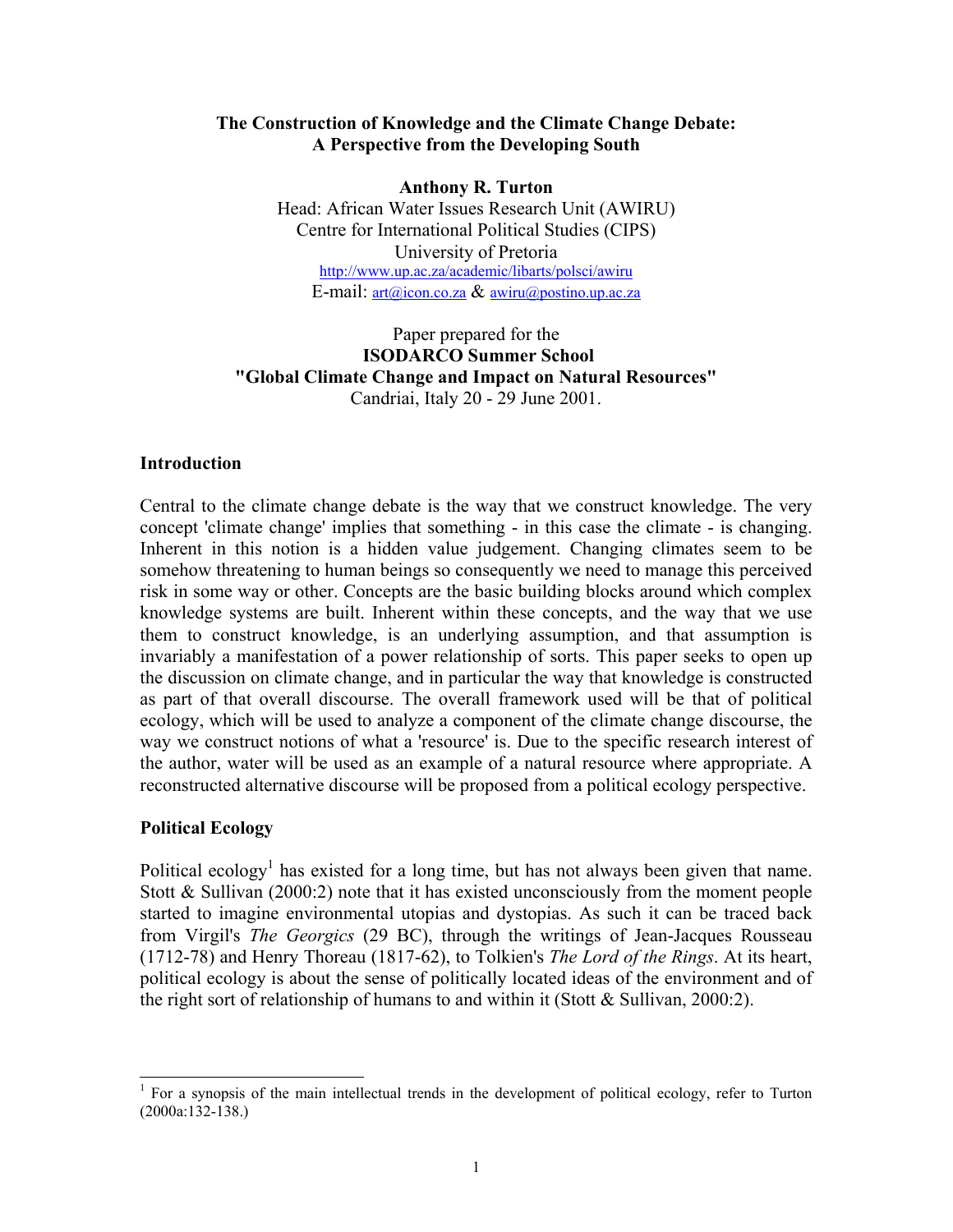Stated simplistically, political ecology is about the construction of environmental knowledge<sup>[2](#page-1-0)</sup>, and in particular, about the underlying power relationships inherent therein. As such it provides a valuable analytical framework for this purpose. Political ecology is concerned with tracing the genealogy of environmental narratives, with identifying power relationships supported by such narratives, and with asserting the consequences of hegemony over those narratives (Stott & Sullivan, 2000:2). Political ecology tries to shift the focal point in intellectual debate away from the ideographic to the ideological and from the particular to the general, running in parallel with modern concerns about globalization (Giddens, 1990). As such, political ecology enables us to answer four key questions (Stott & Sullivan, 2000:2):

- Who currently holds power over influential narratives?
- $\bullet$ How is this power employed and for what political purposes?
- What is the science that supports these defined narratives?
- What are the ideas of morality infusing these narratives and their supporting science?

These questions will be answered from a Southern perspective at the conclusion of this paper.

The way that we construct our knowledge impacts on the conclusions that we reach. Sullivan (2000) has shown that while western-styled notions of 'desertification' have been identified as the outcome of the disintegration of local-level resource management institutions in Namibia, very little scientifically-derived data has been used to support (or refute) this, because it was simply accepted as an undisputed fact or a self-evident truth. In the environmental field, there has been a philosophical change in perceptions of Nature and the environment, which may be characterized as a shift from a 'man at the mercy of nature' to a 'nature at the mercy of man' perspective - a view that has found a fruitful home in the global climate change debate (Bradnock & Saunders, 2000:67).

This political construction of environmental knowledge is clearly evident in the ecofeminist literature. It was initially based on the assumption that women would be appropriate agents for environmental protection, merely because they are often the visible victims of 'environmental degradation' (Dankelman & Davidson, 1988). A particular brand of this literature is that espoused by Shiva (1988), where it is argued that women act as natural 'intellectual gene pools' through their role as 'selectors and preservers of seed'. This argument is used to construct the notion that women are naturally suited for the conservation of bio-diversity (Jewitt  $& Kumar, 2000$ ). As such, these images of the intimate relationship between women and the environment became an important foundation for the women, environment and development (WED) movement (Leach *et al*., 1995). For Shiva (1988), men's domination over nature has been translated into male domination over women which has excluded them from participating in both science and

<span id="page-1-0"></span><sup>&</sup>lt;sup>2</sup> For a fascinating insight into the construction of the concept 'environmental refugee' as an example of this, along with an analysis of the underlying political implications inherent in that construction, refer to Saunders (2000).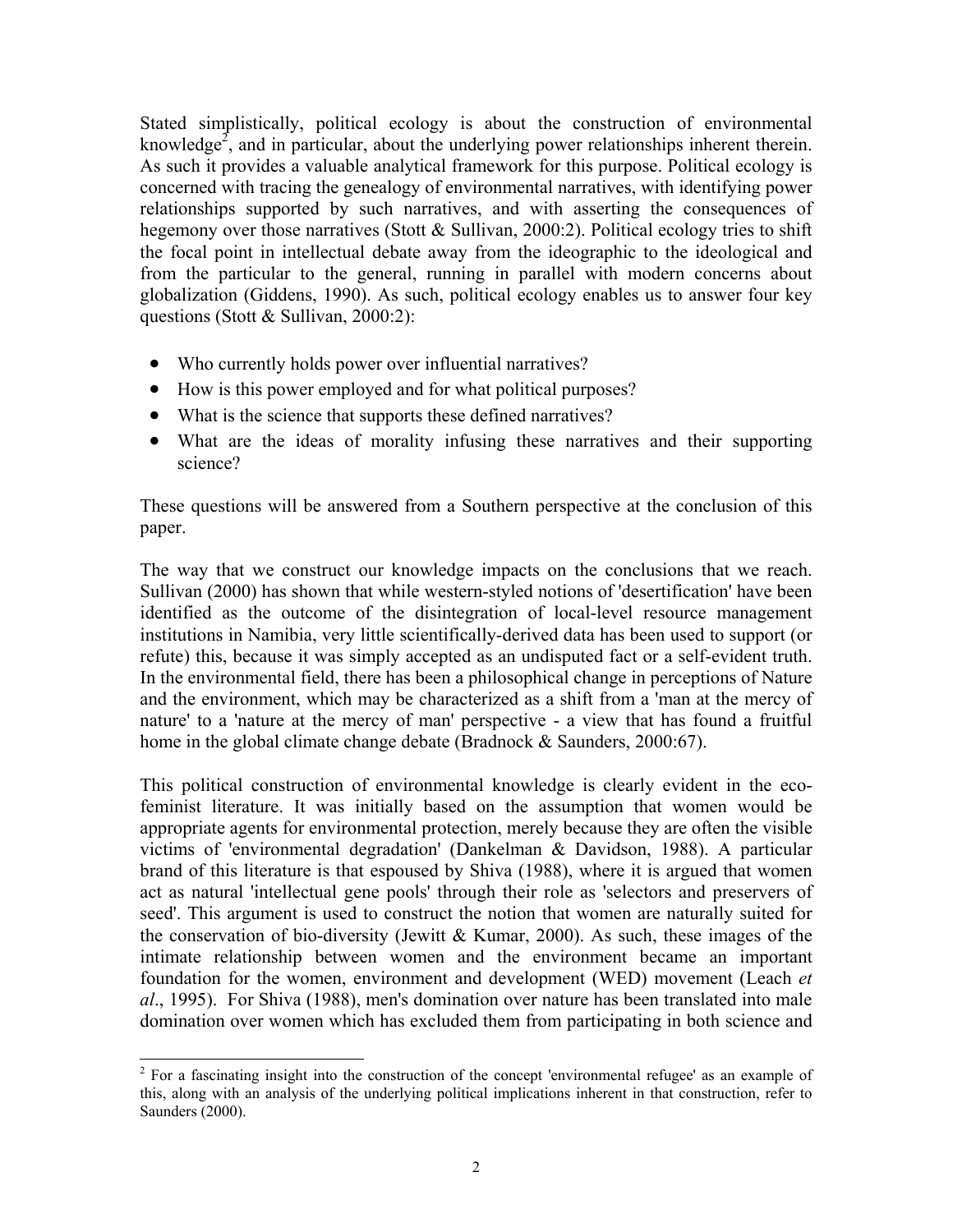development (Jewitt & Kumar, 2000). This notion that women have a 'special' link to the environment in now being deconstructed by some authors (Leach *et al*., 1995) because of its misleading simplicity and political naïveté (Jewitt & Kumar, 2000). It is consequently necessary to go deeper than an understanding based on a direct linear relationship between humans - in this case women - and the environment, because inherent in such linkages are more subtle but no less important relationships of inequality, property rights and power. This has lead some commentators (Jewitt  $& Kumar, 2000$ ) to conclude that while the WED/eco-feminist idea of a special link between women (humans) and Nature has been important in raising awareness of a certain category of environmental issues, there is also a real danger that this specific form of knowledge construction can divert attention away from a nuanced understanding about people and their relationship with the environment. Consequently, what is needed is a shift away from this simplistic construction of environmental knowledge, towards a more people-sensitive form of analysis that can unpack the issues inherent in the "highly political yet ever changing socially constructed nature of people-environment interactions" (Jewitt & Kumar, 2000:108).

#### **Scientific Discourse and its Manifestation in the Water Sector**

In order to start deconstructing the knowledge that we have created in the field of scientific endeavor, we need to understand the origins of the scientific method, because therein lies a valuable clue to understanding the global climate change discourse. The philosophical basis of modern science is to control Nature rather that to understand it (Turton, 1999). Understanding Nature is tolerated insofar as it enables Man to ultimately gain control over Nature. This is evident in the work of Francis Bacon (1620) that first described new methods of inquiry into the Natural Sciences. In this context, Bacon said that we can use "noble discoveries" that will come from the new method of inquiry to "renew and enlarge the power of the human race itself over the Universe" (Kitchen, 1855:129). Bacon's thesis became the foundation of the subsequent work by René Descartes (1637). In this regard Descartes noted that "[I] saw that one may reach conclusions of great usefulness in life, an[d] discover a practical philosophy [i.e., the Natural Sciences] … which would show us the energy and action of fire, air, and stars, the heavens, and all other bodies in our environment and [we] could apply them … *and thus make ourselves masters an[d] owners of nature*" (emphasis added) (Anscombe & Geach, 1954:46).

From these early philosophical origins, so-called scientific methods became the foundation for the construction of knowledge. These methods were based on experimentation, which sought to establish direct linkages between cause and effect, and as such were based on the principle of reductionism. Central to this early scientific discourse was the desire to become "masters and owners of nature". This seemed to be the logical way to proceed for the philosophers of science at that period in time, because it fitted in neatly with Christian biblical notions of Man being created in the image of God, having been placed on Earth in a position of natural dominance over all other animate and inanimate objects. At the time of these early writings, nature was a source of fear and trepidation with natural disasters such as floods, famines, avalanche and disease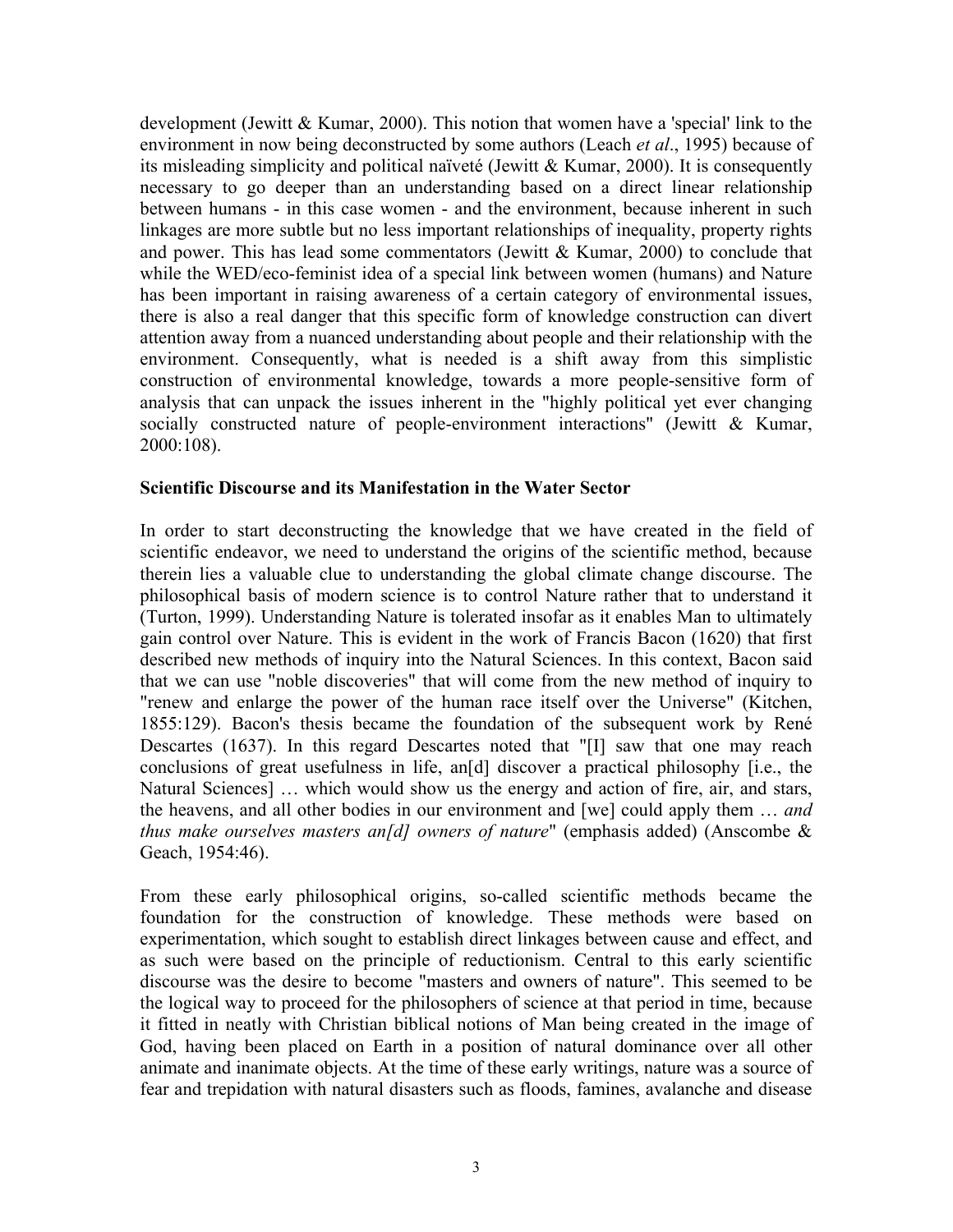being the order of the day. Consequently the pursuit of scientific knowledge, and in particular knowledge that would give Man some respite from the ravages of Nature, were particularly valuable and consequently considered to be noble.

The modern day Natural Sciences are firmly embedded in this philosophical reasoning. This is strongly evident in hydraulic engineering for example, where the Hydraulic Missions of specific states are reflective of the desire to correct what were perceived to be the perturbations of nature. An example of this is found in the USA. Roosevelt approved the Land Reclamation Act on 17 June 1902, which in turn gave rise to the 'Bureau for Reclamation'. The very name of the institutional entity reflects an inherent assumption about Man and Nature. This was made evident in a speech prior to the acceptance of this legislation in which Roosevelt said, "the western half of the United States would sustain a population greater than that of the whole country today if the waters that *now run to waste* were saved and used for irrigation" (emphasis added) (Reisner, 1993:112). This American Hydraulic Mission was consequently based on the notions of river water 'conservation' through the action of damming and piping it in order to 'make the desert bloom'. In deconstructed form, this hydraulic mission sought to assert Man's control over Nature, by redirecting the fresh water flowing in rivers, in order that the dry lands could be reclaimed from Nature. In deconstructed form, Nature was seen as being wrong in allowing fresh water to flow 'to waste<sup>[3](#page-3-0)</sup>' into the sea and for deserts to exist where humans wanted to settle. As such the Hydraulic Mission was constructed as being a noble pursuit, fitting perfectly with the Descartean notions of being masters and owners of Nature. As a result, the "engineers who staffed the Reclamation Service tended to view themselves as a Godlike class performing hydraulic miracles for grateful simpletons who were content to sit in the desert and raise fruit" (Reisner, 1993:114).

Similar examples exist in Spain, where Swyngedouw (1999a; 1999b) has shown the existence of a powerful urge to show mastery over Nature, in this case as a partial response to the shock of losing the Spanish Empire. This is referred to by Swyngedouw (1999a) as "the production of nature" in which the Hydraulic Mission seeks to correct perturbations by means of creating a hybrid between Man and Nature. In this regard he notes that "hydraulic politics, understood in a broad and symbolic sense as a process of transformation of agriculture from extensive into modern and intense [forms] must constitute the fundamental vector of [Spanish] national politics. This must catalyze an agrarian reform which would permit a balanced economic development …" (Swyngedouw, 1999a). As in America, the Spanish Engineering Corps, which was founded in 1799, is still "highly elitist, intellectualist, 'high cultured', male dominated [and] socially homogenous" playing a major role in Spanish politics and development discourse (Swyngedouw, 1999a).

Current research that is being conducted by a team at the African Water Issues Research Unit (AWIRU) has found that a similar pattern is evident in South Africa. In this case, the South African Hydraulic Mission was based on the desire to control Nature as a means of managing risk in an uncertain social, ecological and political setting. The South African

<span id="page-3-0"></span> <sup>3</sup> <sup>3</sup> This is a very skewed version of natural ecosystems. In reality, fresh water flows into the sea support complex ecosystems around estuaries that are driven by this freshwater/saltwater interface.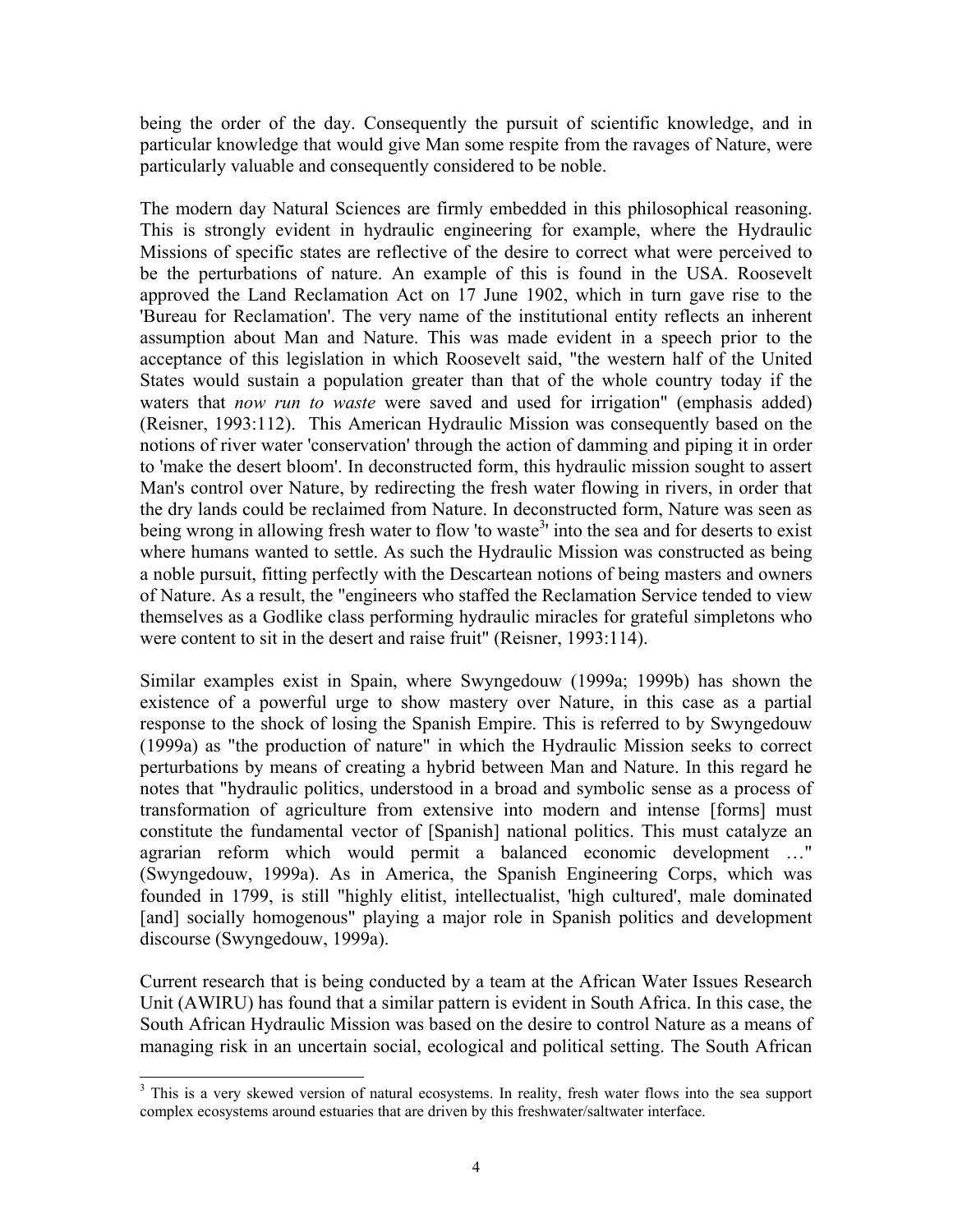hydraulic engineers have also been trained in Descartean methods, and show similar attributes to those found in Spain and the USA, although this is undergoing a rapid change at present.

In essence therefore, what started with Galileo, being developed further by Descartes, Spinoza and culminating with Newton's grand synthesis in the late  $17<sup>th</sup>$  Century, was the development of a powerful and enduring paradigm. This new view emphasized the simplicity of Nature because of its reductionist logic, opening the way to the interpretation of natural phenomena by mathematical law, and more fundamentally, the machinelike character of the natural world (Homer-Dixon, 2000:108). To Descartes, "he made of [N]ature a machine and nothing but a machine; purpose and spiritual significance had alike been banished" (Randall, 1940:241, in Homer-Dixon, 2000:108).

Consequently, what can be concluded from this is the fact that Descartean philosophical foundations are strongly evident in the Natural Sciences today, and still impact on the way that we construct knowledge, which in turn impacts on the way that we interpret information. This has urged social theorists like Giddens (1984:335) to conclude that there are social barriers to the reception of scientific ideas and provable truths. Yet it is also true that we have fallen prey to the seductive powers of our modern technological achievements, and many of us have come to believe that a reality outside of our constructed world is unimportant, because if we ever have to, we can manage any problem that may arise there (Homer-Dixon, 2000:83). It will consequently be argued in the rest of this paper that this is clearly evident in the climate change discourse.

# **Man and Nature**

What we have established thus far is that knowledge is constructed, using a set of conceptual tools. Inherent within each of these concepts is a set of implicit assumptions that are only evident once we try to actively deconstruct them. In order to explore this further, we can look at the evolution of models of nature, sensitive at all times to the way in which they have been constructed. An excellent indicator of this is the relationship between humans and natural ecosystems.

Holling (1994a, in Homer Dixon, 2000:131) makes a key distinction in the epistemology of natural systems and the way we have developed simple mental models of how those systems work. Our epistemology is distinct from, but related to, the simple mental models that we have constructed of Nature. In this regard, Holling distinguishes two dominant epistemologies, which for argument sake, are illustrated in the field of Biology.

• Molecular biology is a *science of parts*. As such it is reductionist in its logic, stressing the need for careful analysis, meticulous data collection, precise statements and the rigorous testing of theories. Therefore it is essentially experimental and narrow in focus with a special interest in understanding the properties of the smallest building blocks that can be isolated.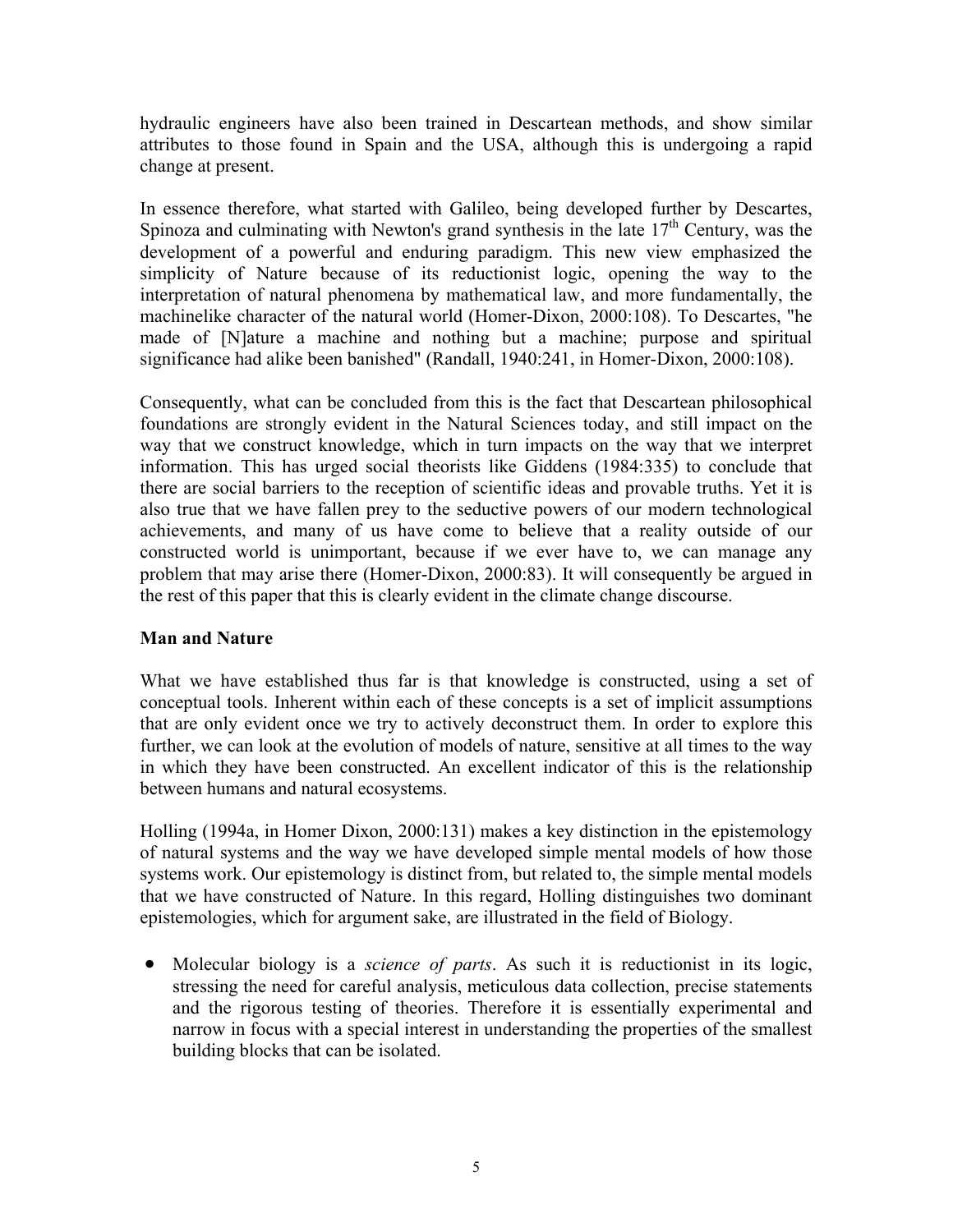• Evolutionary biology and ecology is *a science of the integration of parts*. As such it builds on the products of other branches of science, but is intrinsically less interested in the properties of individual component parts than in what emergent properties can be identified when these parts are combined into a larger whole. Therefore it is essentially pluralistic (being interdisciplinary in its configuration), and more accepting of uncertainty and surprise.

Building on this, Holling (1994b, in Homer-Dixon, 2000:131-133) concludes that there are four distinct models of Nature, each marking the chronological stages in the development of ecological knowledge. These are as follows:

- Nature Balanced prevailed in the early  $20<sup>th</sup>$  Century. This was based on notions of stable equilibrium and balance between self-regulating populations and their environmental support systems. This was based on mathematical-like understanding of the mechanistic functioning of Nature and was often found as the fundamental rationale of governments and large corporations. Language constructs included notions of equilibrium, balance, climax and maximum sustainable yields. It is this construction of knowledge that Sullivan (2000) found to be the basis of colonial-era land management bureaucracies in Namibia.
- Nature Anarchic grew as a response to the earlier discourse on the environment (Nature Balanced). This view held that organisms within ecosystems are highly diverse and do not maintain a self-regulating balance among themselves. Ecological stimuli originate in the form of pressure from outside of the ecosystems themselves, such as the migration of animals, the population of new plant species and changes in the climate. These in turn cause wide fluctuations in the complex pattern of interactions between the various organisms living in the given ecosystem. Over time however, the concept of anarchy began to suggest disorder, whereas Nature clearly seemed to manifest a high degree of orderliness, so the model seemed to be flawed.
- Nature Resilient thus began to emerge as the new paradigm. In this model, ecosystems are seen as being highly resilient if the relationships between the respective organisms persist in the face of sharp shocks from outside of those systems. In this regard, Holling (1973, in Homer-Dixon, 2000:133) makes a key distinction between resilience and stability. Resilience determines the persistence of relationships within a given system in the face of unexpected external pressures, whereas stability is the ability of a system to return to an equilibrium state after a temporary disturbance. Within this model, complex ecosystems are understood to consist of a plethora of nested sub-systems. Nested systems in turn range from the macro to the micro level and are structured around a range of features such as keystone species, periodic extreme events and long-term carbon, nitrogen and sulfur cycles. Inherent within this model are notions of complexity, uncertainty, nonlinearity and change in which multiple stable states are the rule rather than the exception.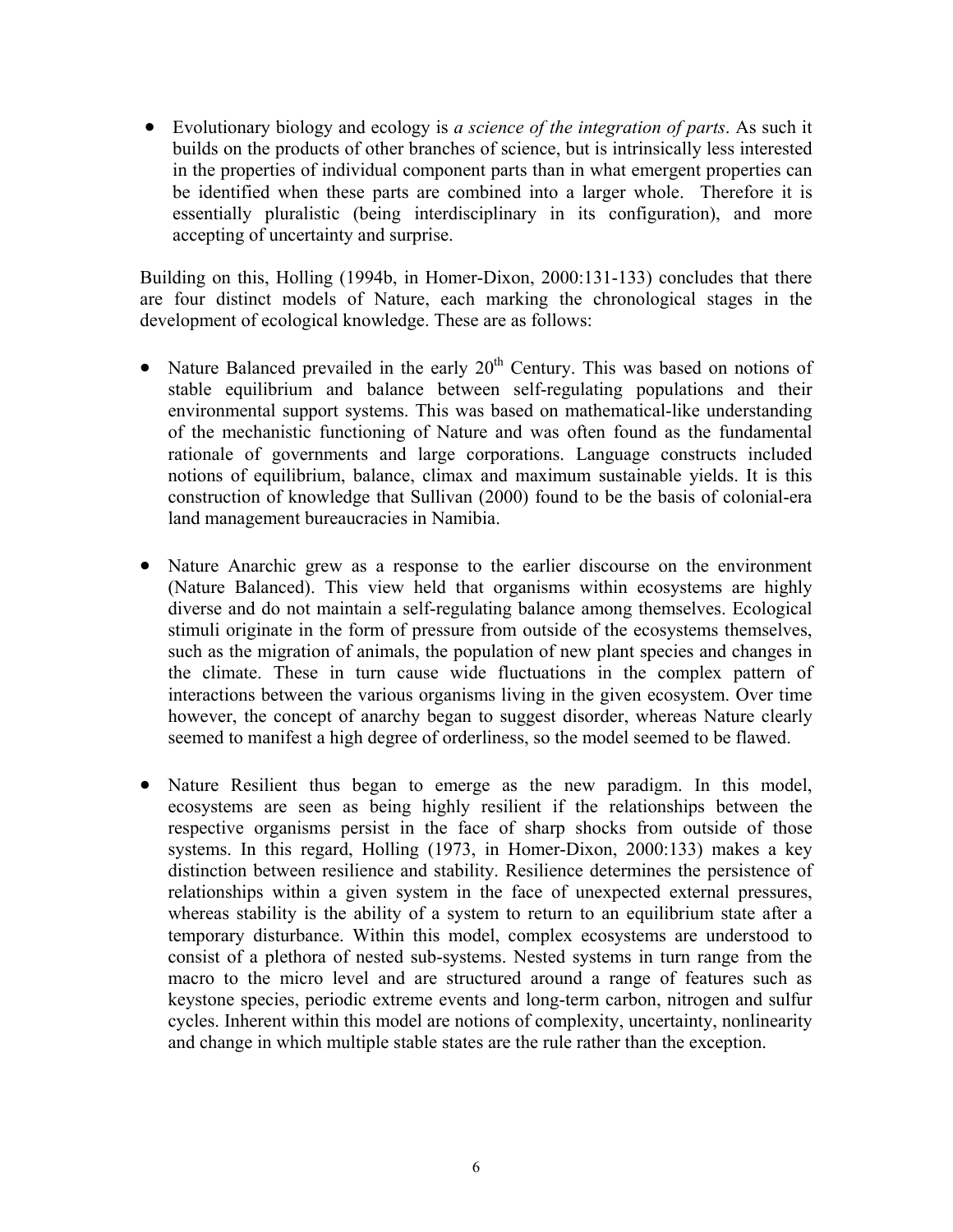• Nature Evolving is the latest paradigm in ecological thought. While this does not deny the existence of ecosystem resilience, it does suggest that we have entered into a new era, marked by a dialectical evolution of Man and Nature. This is strongly evident in Swyngedouw's (1999a; 1999b) analyses. In this model, Holling (1994a, in Homer-Dixon, 2000:133) notes that anthropogenic impacts are now so large that they are changing our ecosystems to such an extent that the underlying processes are being compromised. Manifestations of these altered ecosystems, such as collapsed fisheries and global warming, force us to change our behavior in what Giddens (1990) calls reflexivity - concern with the undesirable consequences of our actions and the desire to do something about it. Holling (1994a, in Homer-Dixon, 2000:133) therefore concludes that "not only is the science incomplete, [but] the system itself is a moving target".



**Figure 1. Schematic representation of the various phases in the development of political ecology philosophy showing the currently prevailing two schools of thought (Turton, 2000a:134).** 

What we see emerging is a change in paradigms about ecological thinking over time, but central to all is an assumption about Man and Nature. Initially Man is seen as being the master of Nature, whereas current thinking sees some form of hybrid emerging between Nature and Man in the form of technology, with the contemporary debate reflecting who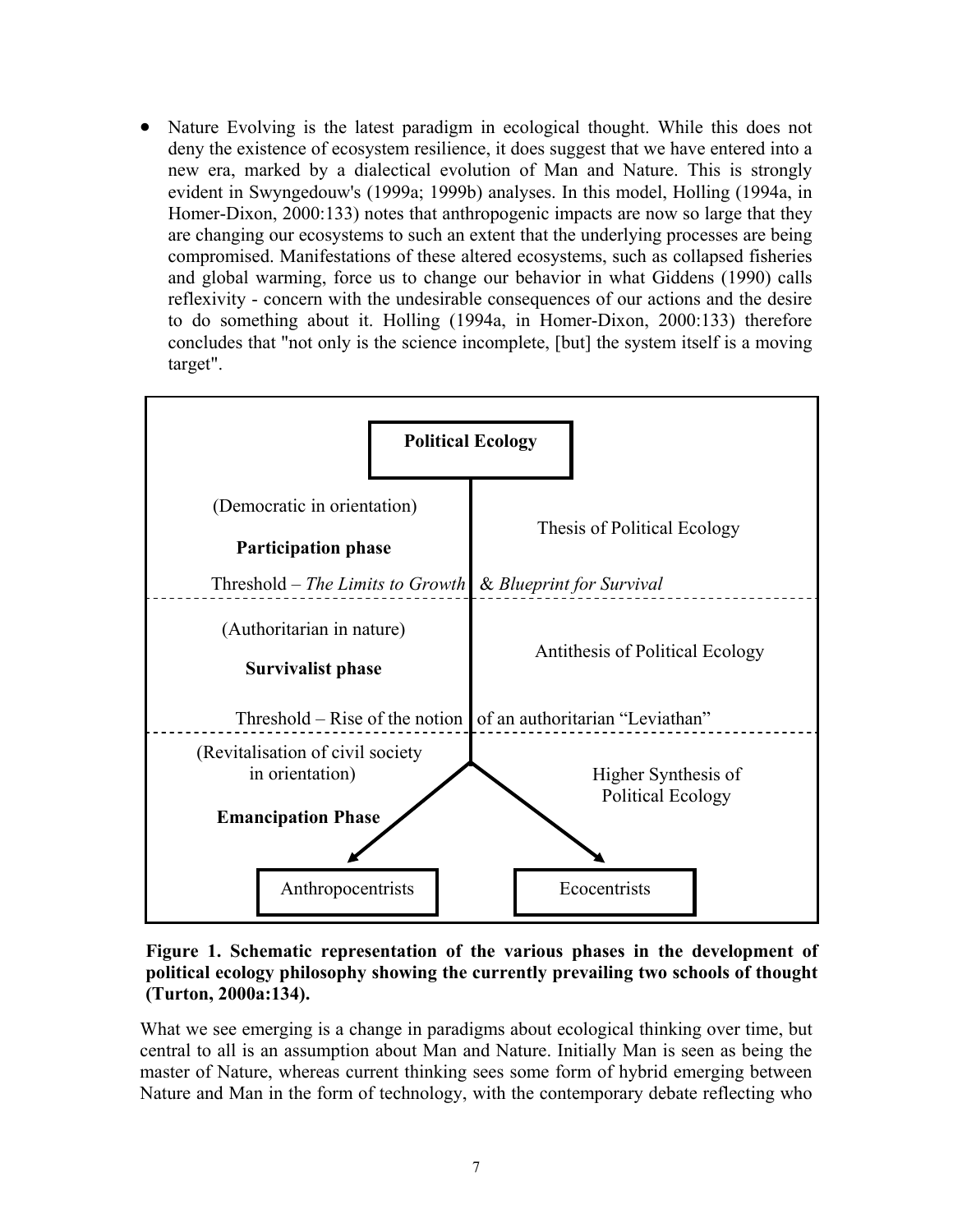or what should be in the middle - Man or Nature. This is also evident in the Emancipation Phase of political ecology thinking as shown in Figure 1.

Inherent within this paradigmatic evolution is the notion of complexity, and in particular, a movement away from a model based on mechanistic simplicity and predictability, towards a model based on risk, uncertainty, nonlinearity and consequently unpredictability. Implicit in this is a dialectic of Man and Nature, with works such as Stone's (1974) classic being examples of an emerging desire to place humans back into the ecosystem above which they seemed to have emerged as a new master. In this regard, Homer-Dixon (2000:167) concludes that as markets and social systems get more complex, the requirement for management ingenuity rises concomitantly. The same can be said of 'ecosystem management' that is implicit in Holling's model of Nature Evolving. We will return to this later on in the paper.

# **Towards a Political Ecology Discourse of Climate Change: 1st and 2nd Resources**

In order to develop a political ecology discourse of climate change, it is necessary to dwell for a moment on the way we construct our knowledge about what constitutes a resource. An important conceptual and epistemological distinction has been made by Ohlsson (1998; 1999) between what has now come to be known as a  $1<sup>st</sup>$  and a  $2<sup>nd</sup>$  Order Resource. In this regard, a  $1<sup>st</sup>$  Order Resource is any natural resource such as water, land, minerals etc., with which a country may be either well endowed or poorly blessed. Consequently, a  $1<sup>st</sup>$  Order Resource such as water may be either scarce or abundant, with the degree of scarcity and/or abundance being relative spatially, temporally and in terms of quality. Under conditions of global climate change, the conventional discourse focuses on this aspect alone.

A 2<sup>nd</sup> Order Resource, on the other hand, is a social resource. It is the need, acutely perceived by societies, administrative organizations and managers responsible for dealing with natural resources of a country, to find the appropriate societal tools for dealing with changes in the  $1<sup>st</sup>$  Order Resource availability (Ohlsson, 1999:161). In other words, what is critically important in terms of this conceptual split, is not so much the availability of the natural resource itself  $(1<sup>st</sup>$  Order level of analysis), but rather how society adapts to changes in that supply  $(2<sup>nd</sup> Order level of analysis)$ , either by way of long-term increases in water scarcity or abundance as a result of climate change, or short-term changes in the form of floods or droughts (Turton & Warner, 2001). In terms of this thinking, the management of natural resources such as water, is depicted as being a series of oscillations between 1<sup>st</sup> Order and 2<sup>nd</sup> Order Resources over time, much like the turning of a screw (Ohlsson & Turton, 1999; Ohlsson & Lundqvist, 2000), in which priorities change from supply-sided management (mobilizing more water) through demand-sided management (doing better things with available water) ultimately to adaptive management (adapting to absolute scarcity).

If this argument is valid, then it places a new emphasis on the climate change debate, and allows us to construct our knowledge in a slightly different form. Ohlsson's  $2<sup>nd</sup>$  Order Resource is simply another way of looking at what Homer-Dixon (1995; 1996; 2000)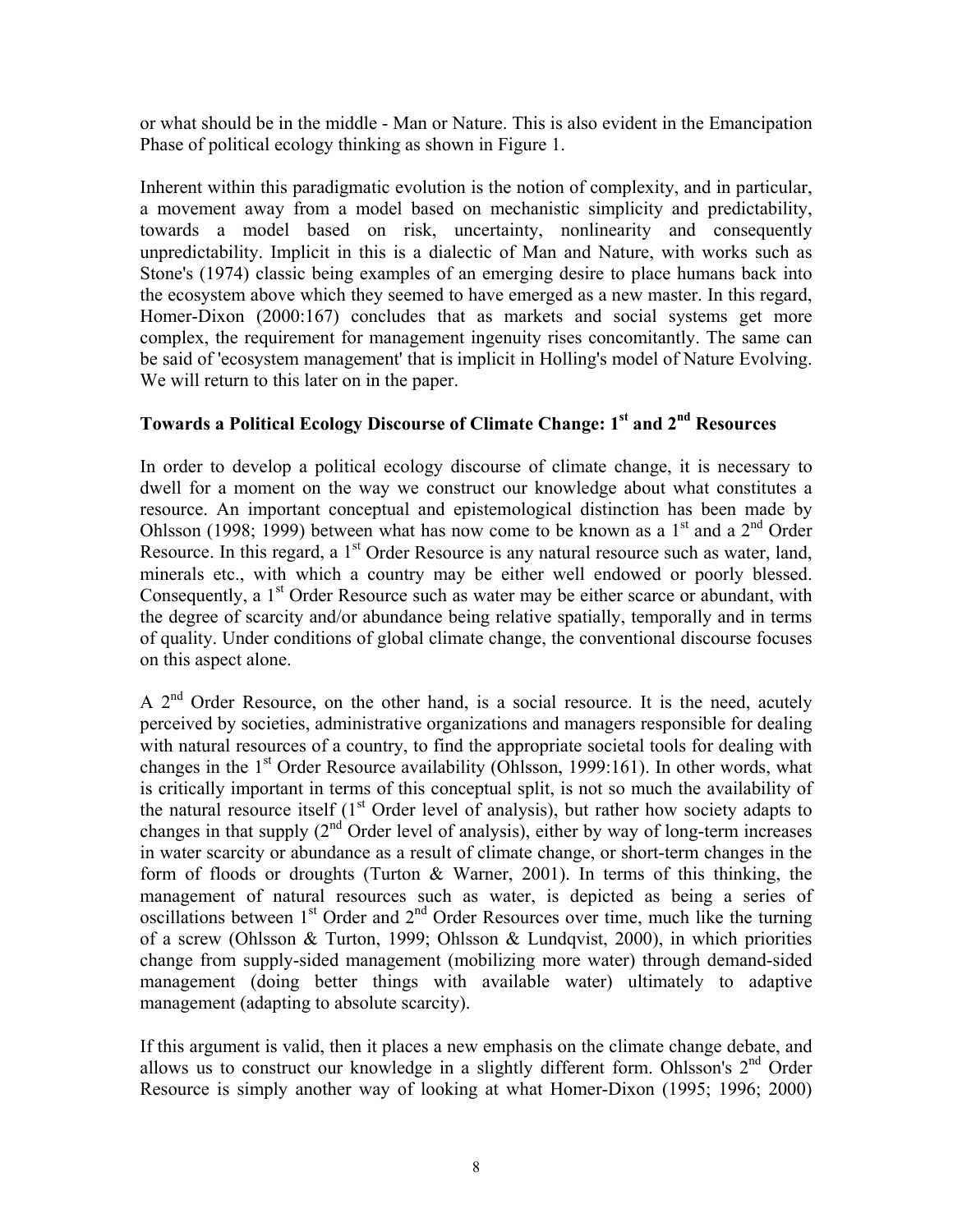refers to as 'Ingenuity'. As such this has particular relevance for understanding the problems confronting developing countries (Turton & Warner, 2001).

From this conceptual differentiation, the author started to develop a set of new concepts specific to the management of water resources. This was achieved by means of a matrix showing different levels of  $1<sup>st</sup>$  and  $2<sup>nd</sup>$  Order Resources expressed as two extremes of either abundance or scarcity (Turton & Ohlsson, 1999). A variation of this matrix is presented in Figure 2.



Data Source: World Bank Atlas, 2000.

## **Figure 2. Variation of the Turton/Ohlsson Grid for Selected African Countries (Turton & Warner, 2001).**

The matrix presented in Figure 2 shows  $1<sup>st</sup>$  Order Resources on the vertical axis, expressed as freshwater availability per capita in 1998, with  $2<sup>nd</sup>$  Order Resources being shown on the horizontal axis, expressed as GNP per capita in US Dollars adjusted to purchasing power parity for 1998. Two arbitrarily defined thresholds have been superimposed onto the grid, in order to make a crude distinction between high and low availability. From this it is evident that 2<sup>nd</sup> Order Resources are the determining factor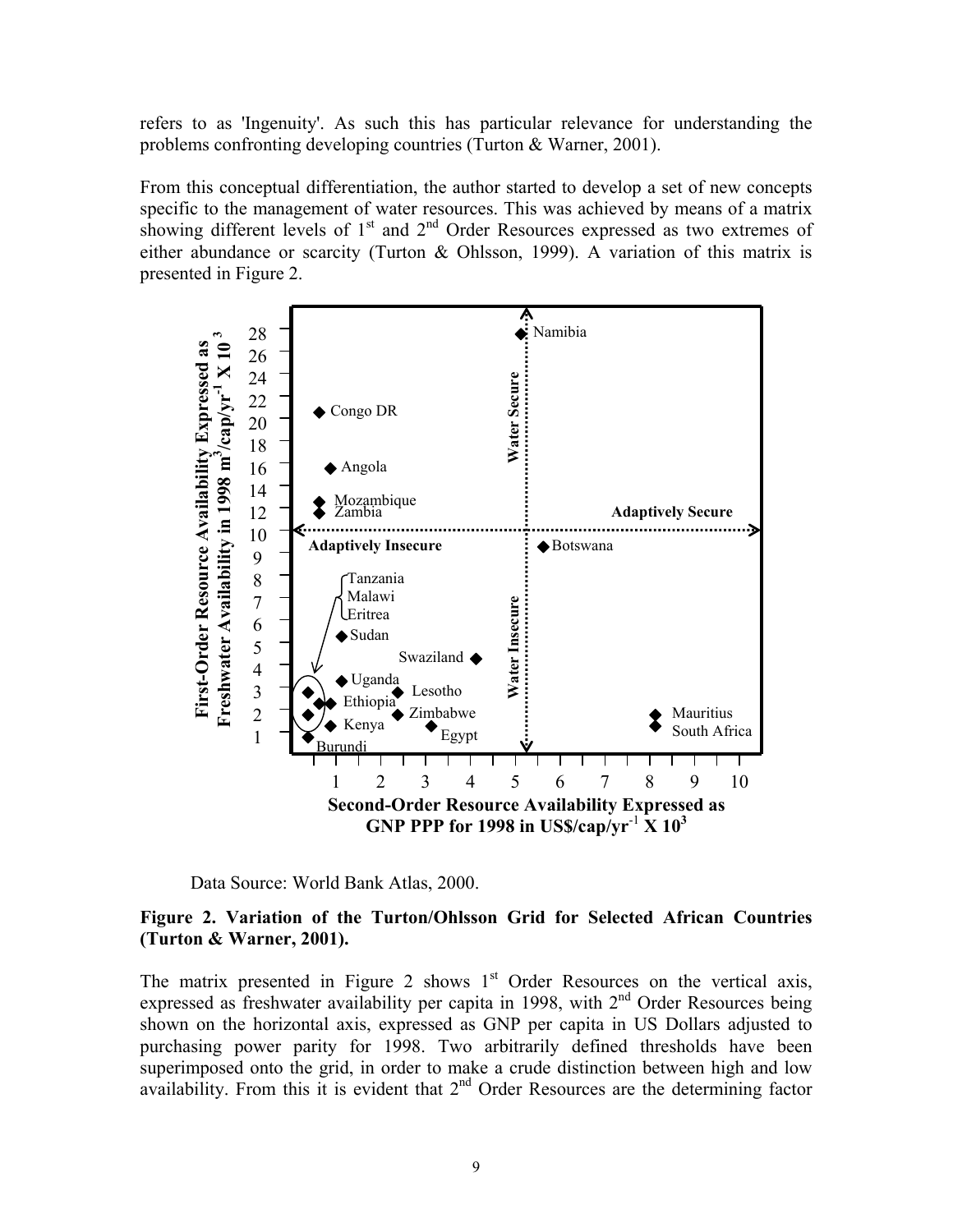when it comes to converting natural resources into economic activity or political stability. Countries in the lower right-hand quadrant are mostly  $1<sup>st</sup>$  Order Resource poor, but due to their ability to mobilize sufficient  $2<sup>nd</sup>$  Order Resources, seem to be able to still generate economic growth and relative political stability<sup>4</sup>.

If this hypothesis is correct then it casts a new light onto our understanding of what a resource is, particularly in terms of the climate change debate. Here we link up again with what was noted earlier in this paper - that as markets and social systems get more complex, the requirement for management Ingenuity rises concomitantly (Homer-Dixon 2000:167). In order to find a suitable answer to this problem, we turn our attention to the work being done by Thomas Homer-Dixon.

Homer-Dixon (1995; 2000:21-26) develops his argument around the concept of Ingenuity, which as previously noted, is merely another manifestation of Ohlsson's (1998; 1999) concept of Social Adaptive Capacity. In this regard, Ingenuity is defined as ideas that can be applied to solve practical technical and social problems, such as the problems arising from water pollution, cropland erosion (Homer-Dixon, 2000:21) and the impacts of climate change. Seen in this light, Ingenuity can be described as consisting of sets of instructions that tell us how to arrange the constituent parts of our social and physical worlds in ways that help us to achieve our goals. As such, it is totally compatible with the methodological approach used in this paper - political ecology - because it has as a core theme, the manner in which we make sense out of an infinite array of mostly disconnected data or the construction of environmental knowledge.

Homer-Dixon (2000:22) goes on to note that the amount of Ingenuity needed to run systems, such as anthropogenically created urban environments (or what Swyngedouw (1999b) calls the production of socio-nature as a hybrid), is not the same as that needed to create those environments in the first place. In this regard, Homer-Dixon (2000) makes the distinction between two forms of Ingenuity:

- Technical Ingenuity is what is needed to create new technologies. As such it enables us to solve problems in the physical world.
- Social Ingenuity is what is needed to reform old institutions and social arrangements. As such it helps us to meet the challenges we face in our social world, often as the result of things happening in the physical world.

Homer-Dixon (2000:22-3) has come to realize that Social Ingenuity is a critical prerequisite to the development of Technical Ingenuity. For example, we need Social Ingenuity to design functioning markets capable of responding to the needs of society, and we need market incentives to produce an adequate flow of technologies. A product of a functioning social system is the negotiation of political coalitions in order to construct various institutional arrangements; competent bureaucrats plan and implement the

<span id="page-9-0"></span> $\overline{a}$ <sup>4</sup> One strategic question that arises is whether these countries will be able to maintain this status under conditions of extreme and unpredictable climatic variability.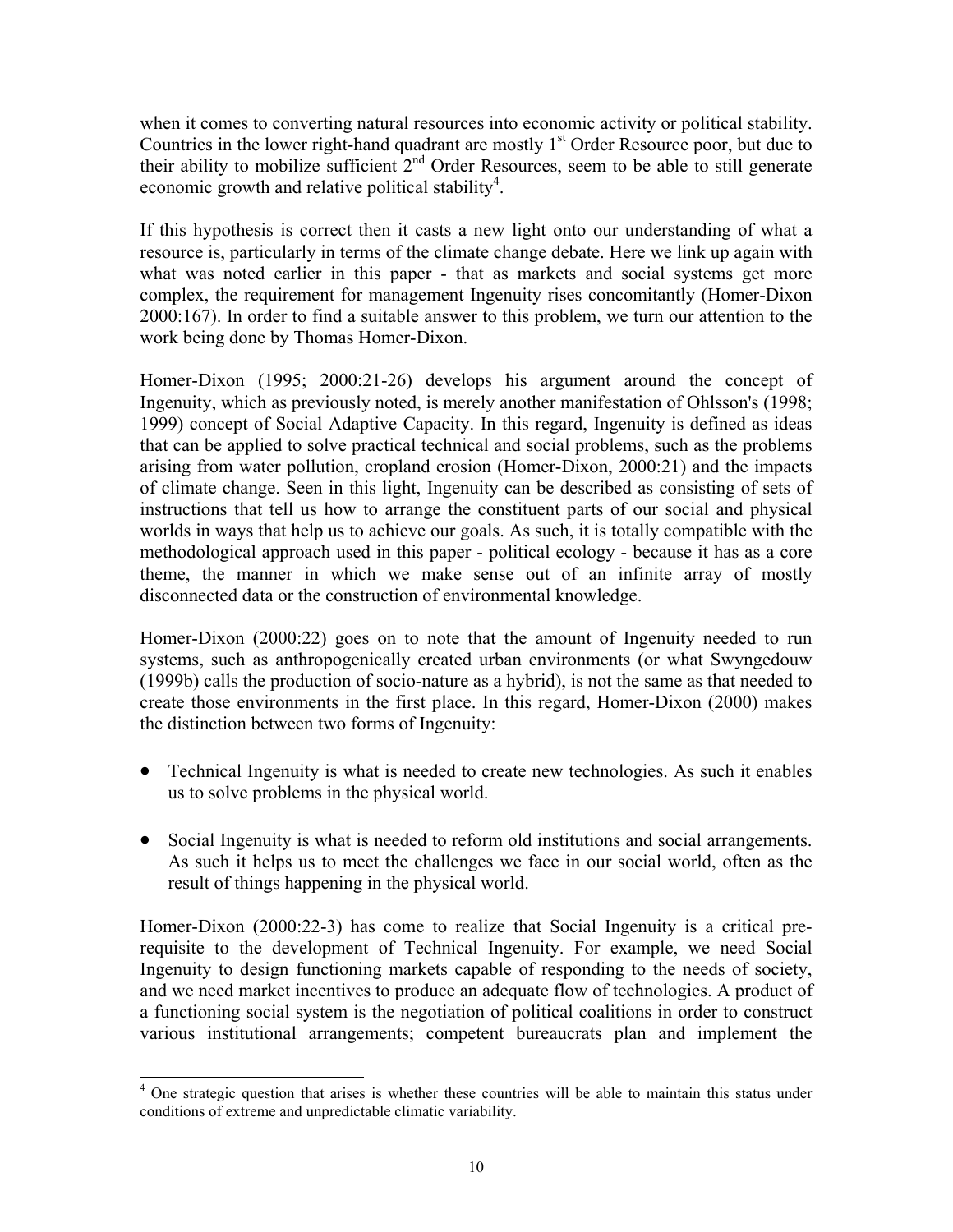necessary public policy, and ordinary people living in various communities build local institutions and adapt their behavior in order to solve the various problems that they face.

After substantial research on the subject, Homer-Dixon (1999; 2000:23) has concluded that the Ingenuity requirement increases rapidly as environmental problems worsen, because societies need more sophisticated technologies and institutions in order to solve those problems. The benchmark in this case was defined as the amount of Ingenuity needed to compensate for any aggregate social disutility caused by environmental stress in other words - the minimum amount of Ingenuity that a society needs to maintain its current aggregate level of satisfaction despite the stress caused by environmental scarcity (Homer-Dixon, 1999:111). Consequently, the supply of Ingenuity within any given society involves both the generation of good ideas and their implementation within that society. As such, many of the obstacles seemed to occur not when the Ingenuity was originally generated, but rather when people try to implement those ideas, with the biggest obstacle being political competition among powerful groups, which often results in the failure of key institutional reforms (Homer-Dixon, 1995; 2000:23). This has led Homer-Dixon (2000:23-4) to conclude that societies experiencing severe Ingenuity gaps that condition where the supply of appropriate Ingenuity falls short of the demand for that specific Ingenuity - cannot adapt to or mitigate environmental stress<sup>[5](#page-10-0)</sup>. This notion is similar to what Turton & Ohlsson (1999) have called Social Adaptive Capacity, and what Ohlsson & Turton (1999) have identified as being bottlenecks in resource management.

Seen in this light, the countries in the upper left-hand quadrant of Figure 2 are confronted with a classic problem. The scarcity of  $2<sup>nd</sup>$  Order Resources prevents the development of the Social and Technical Ingenuity needed to develop. It therefore comes as no surprise that some of the countries listed there - Angola, Democratic Republic of Congo and Mozambique - have been ravaged by decades of civil war and are consequently nothing more than quasi states today. The countries in the lower left-hand quadrant of Figure 2 face an even more daunting task, because in this case they are confronted by a scarcity of both 1<sup>st</sup> and 2<sup>nd</sup> Order Resources. These are what Turton & Ohlsson (1999) and Turton & Warner (2001) have defined as being under conditions of 'water poverty'. Conversely, the countries in the lower right-hand quadrant of Figure 2, are the most economically developed in their specific regional settings, simply because they are apparently capable of mobilizing sufficient Social and Technical Ingenuity. One specific case in this category - South Africa - is very illuminating. Whereas all evidence seemed to be pointing towards a vicious civil war based on race, an extraordinary amount of Social Ingenuity was mobilized in the late 1990s. This led to complex negotiations that ended Apartheid, creating new political institutions, thereby paving the way for a relatively peaceful transition to democracy. It seems therefore that  $2<sup>nd</sup>$  Order Resources are the critical issues to focus on in the context of developing countries, particularly in the field of natural resource management and global climate change.

<span id="page-10-0"></span> <sup>5</sup> <sup>5</sup> Refer to Glenn & Gordon (1997:29) for a discussion of this. Homer-Dixon (2000:28) quotes an extract from this that reads "today many of us believe it is impossible to shape the future, rather than simply prepare for a future, which is a linear extrapolation of the present or a product of chance or fate. [Yet the] complexity, number, and frequency of choices seems to grow beyond the ability to know and decide". This forms a central theme to Homer-Dixon's Ingenuity thesis.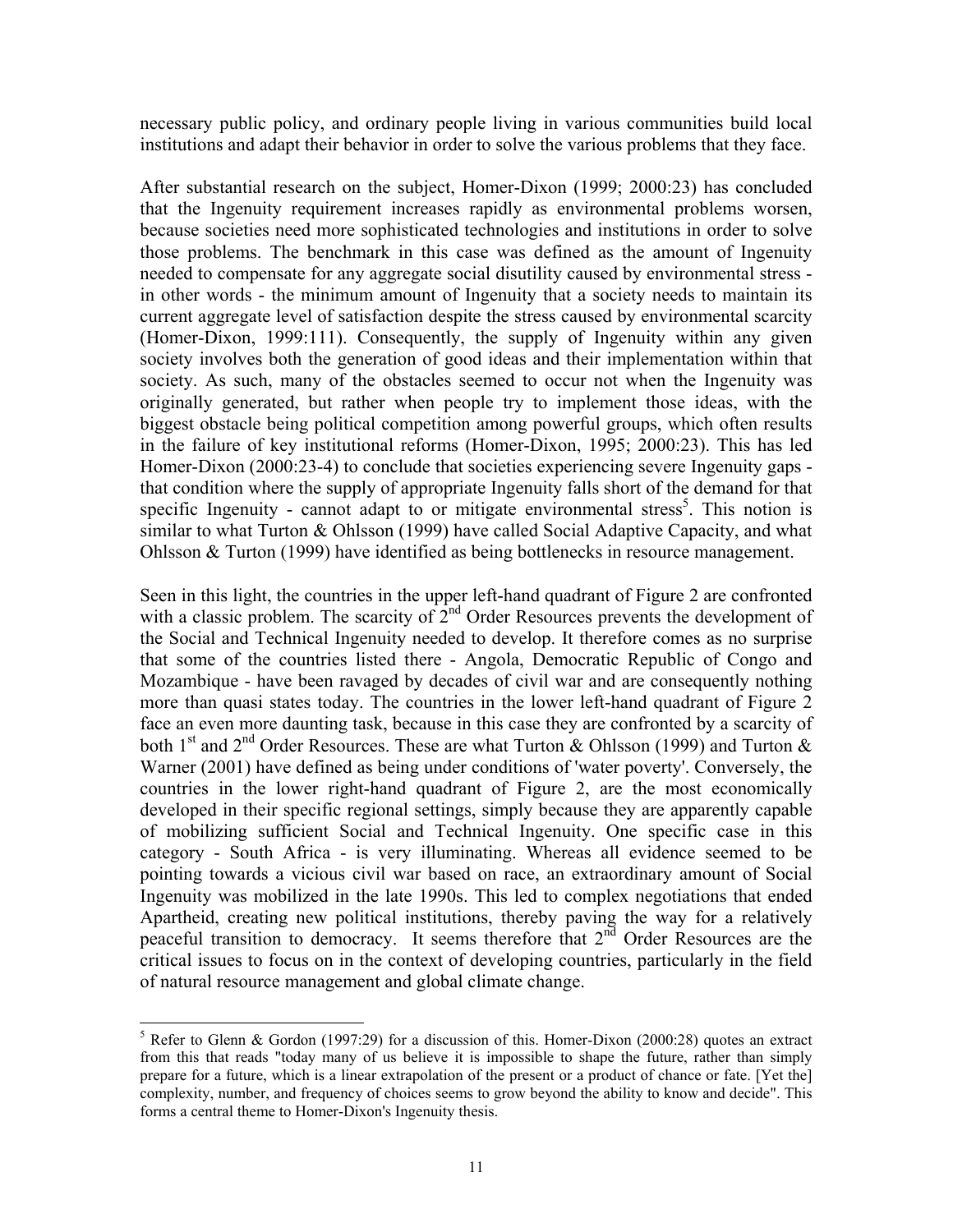#### **Reconstructing the Climate Change Discourse from a Political Ecology Perspective**

Having noted the importance of  $2<sup>nd</sup>$  Order Resources, it now becomes instructive to try and reconstruct the discourse on Man and Nature, specifically in the context of the climate change debate. As noted above, Ingenuity plays a crucial role. Central to this is human intelligence, so it becomes instructive to understand how this has developed over time. Homer-Dixon (2000:195) cites Calvin (1996) in this regard. Working on issues such as climate change, Calvin has developed a cluster of features that define human intelligence. These include imagination, the use of symbols and language, the capacity to engage in complex planning and a broad base of knowledge from which to draw solutions. Central to this is the human ability to adapt to unexpected circumstances. Calvin (1996:12) notes that "the best indicators of intelligence may be found in … those rare or novel situations for which evolution has not provided a standard response, so that the animal has to improvise, using its intellectual wherewithal". Calvin (1996:117) goes on to say that intelligence "implies flexibility and creativity - in the words of the ethnologists James and Carol Gould (1994:68-70), an 'ability to slip the bonds of instinct and generate novel solutions to problems'".

It seems therefore, that problem solving is central to the development of animal intelligence. This being the case, it becomes instructive to review some key evolutionary theory in order to explain how intellectual powers developed.



## **Figure 3. Hominid Brain Volume has Expanded in Two Bursts. Adapted from Homer-Dixon (2000:197).**

Charles Darwin proposed the Savannah Hypothesis in order to explain how evolutionary pressure was responsible for developing intellectual powers. In terms of this hypothesis,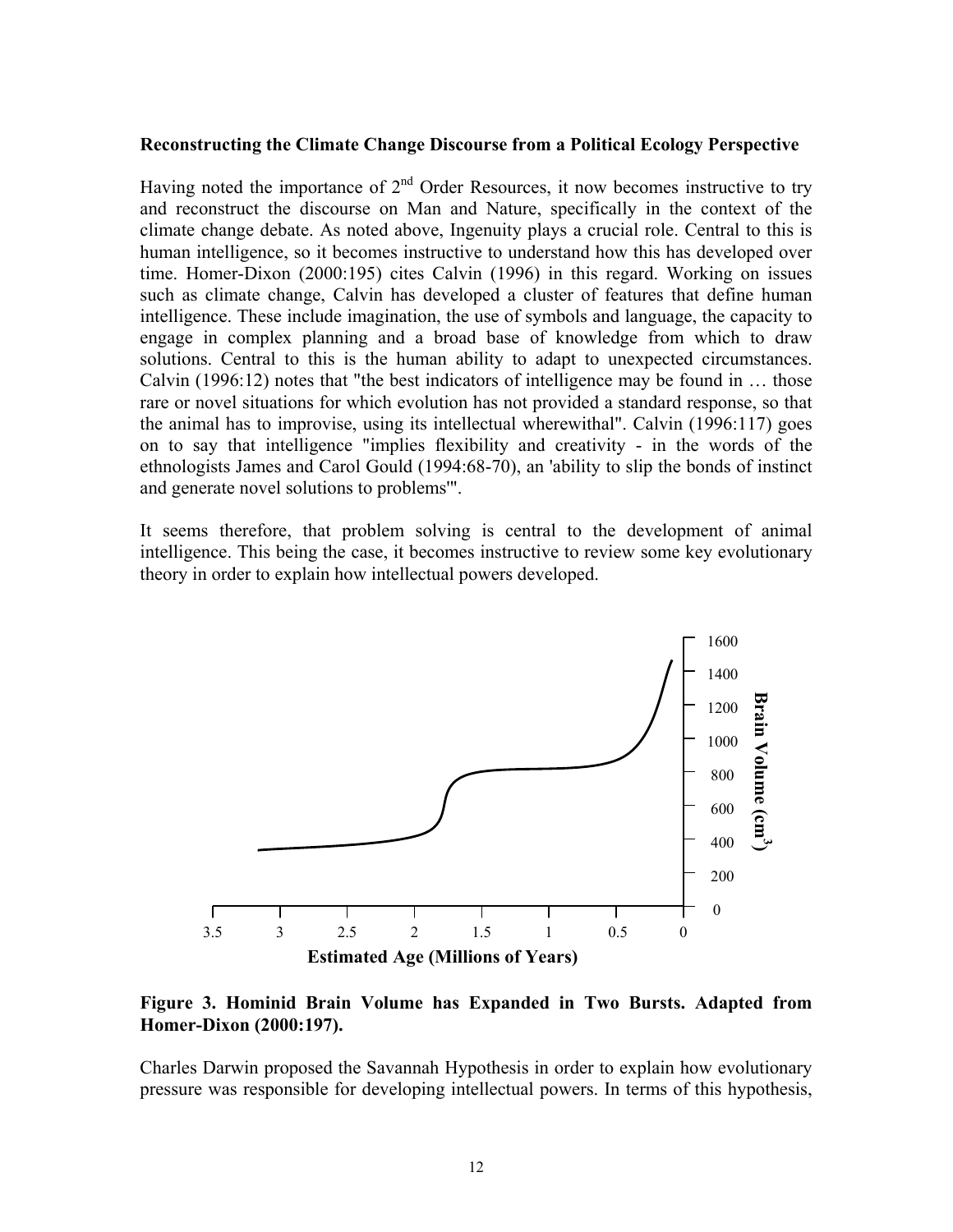the African forests were thought to be shrinking in response to climate cooling at around the beginning of the Pleistocene (Homer-Dixon, 2000:197). As the Savannah expanded, the level of uncertainty facing early hominids increased, but with greater uncertainty came increased opportunities as well. Faced with this greater challenge, the hominid brain started to develop in complexity, as evidenced by the volume of various skulls. From an analysis of the skull volume, an interesting manifestation is evident. Figure 3 shows one possible interpretation of aggregate data plotting brain volume as a function of time (Homer-Dixon, 2000:197). From these data two distinct periods of brain development can be detected. The Savannah Hypothesis can be used to explain the first rapid increase in hominid brain volume, but not the second.

Recent work by paleoanthropologist Rick Potts (1997) has challenged theories of hominid brain development that are based on the underlying assumption of climatic stability. Instead, Potts (1997:168 in Homer-Dixon, 2000:198-9) has suggested that the environmental conditions in which hominids evolved was highly unstable. Studies of fossilized pollens, sediment layers and other indicators suggests that the mid to late Pleistocene (700,000 to 100,000 years ago) was also a period of extreme climatic variability. These variations were so dramatic in fact, that they were the most extreme since the time of the dinosaurs, some 64 million years before (Potts, 1997, in Homer-Dixon, 2000:199).

In response to extreme climatic fluctuations, living organisms can essentially respond in two different ways (Homer-Dixon, 2000:199). They can retain their specialist lifestyles by migrating to areas that favour this particular form of adaptation, or they can stay in the same general location by developing a more generalist approach to survival. Such an approach seemed to have been chosen by hominids, and this in turn raised a new set of challenges. For example, it now became necessary to live in larger social groups in order to survive. This in turn meant that social skills were needed. Memory started to play an important role, specifically with respect to developing mental maps of the local environmental conditions. This is evident today in large mammals such as the African Elephant, and in particular those living in highly variable conditions such as those occuring in the Namib Desert. These elephants can remember important details about the location of water, and are known to move through the desert to specific locations that were favorable to survival under extreme conditions decades earlier. Similar strategies in hominid groups would have improved chances for survival under conditions of rapid climatic variability. Language would also help to coordinate a group of hunters, and in particular to pass on valuable information such as the existence of safe refugia in times of need. Yaneer Bar-Yam (1992:808, in Homer-Dixon, 2000:200) concurs that the hominid brain developed a level of complexity in direct relationship with the levels of environmental complexity confronting that brain. Potts (1997:244, in Homer-Dixon, 2000:200) has concluded that greater cognitive capacity and behavioral versatility grew into symbolic coding, the development of complex social institutions, cultural diversity, technological innovation, outward migration to new and as yet unoccupied parts of the planet as a colonizing species, greater self-awareness and a tendency to buffer harsh climatic variations by altering the immediate surroundings by hominids.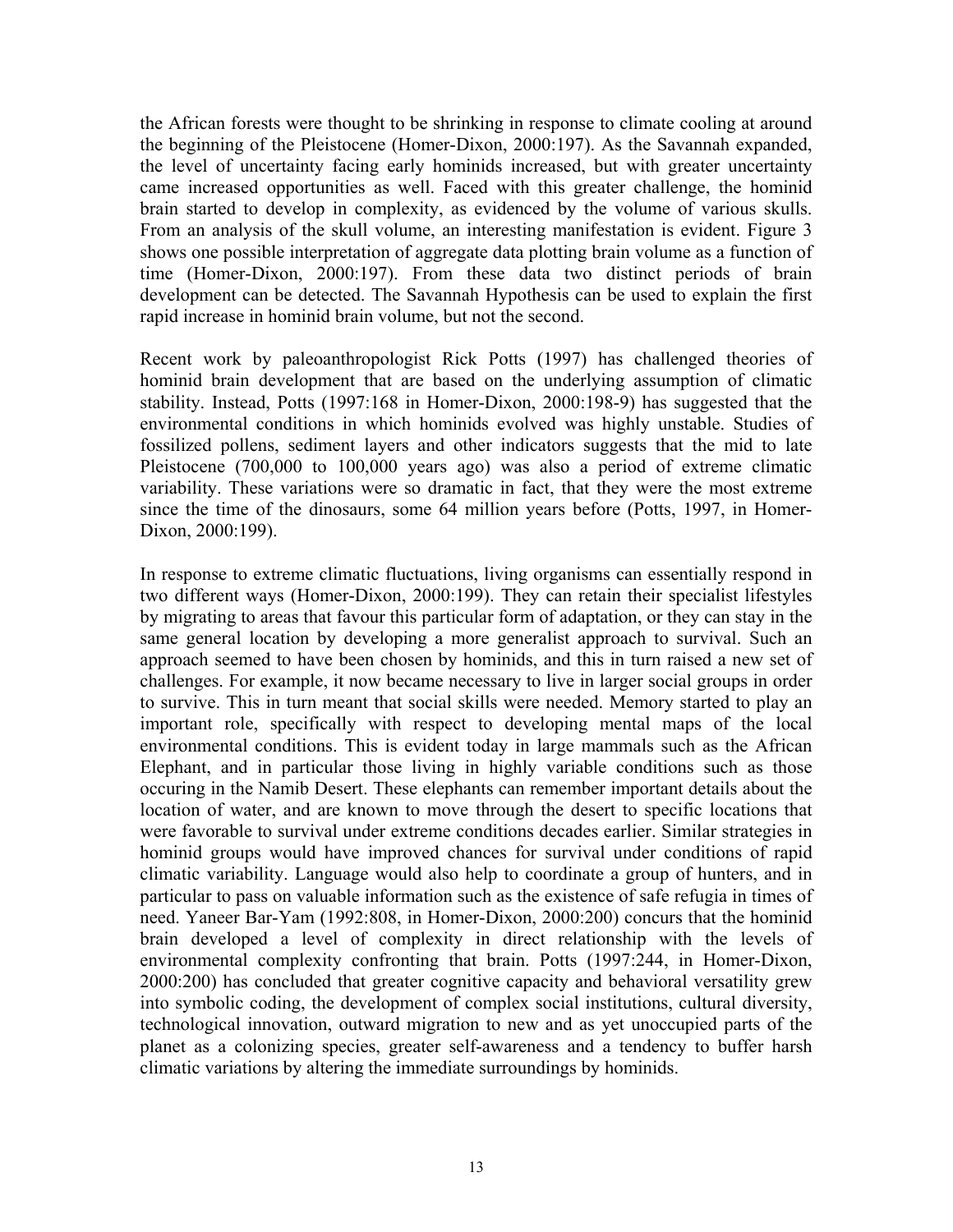Recent work has shown that hominids evolved four specialized capabilities (Mithen, 1996, in Homer-Dixon, 2000:202):

- Technical intelligence in order to understand things such as gravity and inertia, and in particular how to use these to hunt large animals in the most effective way possible.
- Natural history intelligence in order to identity and categorize plants and animals and to understand the relevance of these to daily survival.
- Social intelligence in order to develop complex social arrangements, social institutions and to retain the necessary social cohesion on which survival depended. This implies the development of rules and the mitigation of conflict in order to maintain some degree of social harmony.
- Linguistic intelligence in order to use abstract symbols to describe the natural and social world. This also implies the ability to transmit knowledge from one generation to another, greatly increasing chances for survival under conditions of uncertainty or climatic variability.

A specific element in the evolution of mental development is the capacity for analogy and metaphor. The ability to see similarities among a diverse range of objects and events, coupled with the ability to combine ideas that emerge from these different forms of intelligence are essential elements of human creativity (Homer-Dixon, 2000:202). The archeological record shows a veritable proliferation in art, ritual and complex tool making around 600,000 years ago, providing the first solid evidence that the four different types of intelligence were starting to interact in the hominid brain at that time (Mithen, 1996:209, in Homer-Dixon, 2000:203). It is through this expression of abstract ideas that human Ingenuity started to develop, with the transmission of ideas as sets of instructions (about how to manage under conditions of environmental variability) from one generation to the next becoming a key to survival. Culture, when viewed from this perspective, is like a pipeline carrying knowledge from our past into our future (Homer-Dixon, 2000:205). Consequently, for scientists like Potts (1997:277) the message from the Pleistocene is one of optimism, saying that "the strange buoyancy of the hominids is in us, a hopeful heritage of response to novel environmental dilemmas" (Homer-Dixon, 2000:277).

From this two conclusions can be drawn:

- Climate change is responsible for the development of the human race into the dominant species it is today, particularly with respect to intelligence.
- Early human development emerged from Africa.

Yet both of these are somehow contested in the modern world. In the first instance, the construction of knowledge in the current climate change debate is being framed in such a way as to suggest that variability is a threat to humanity. In the second instance, Africa's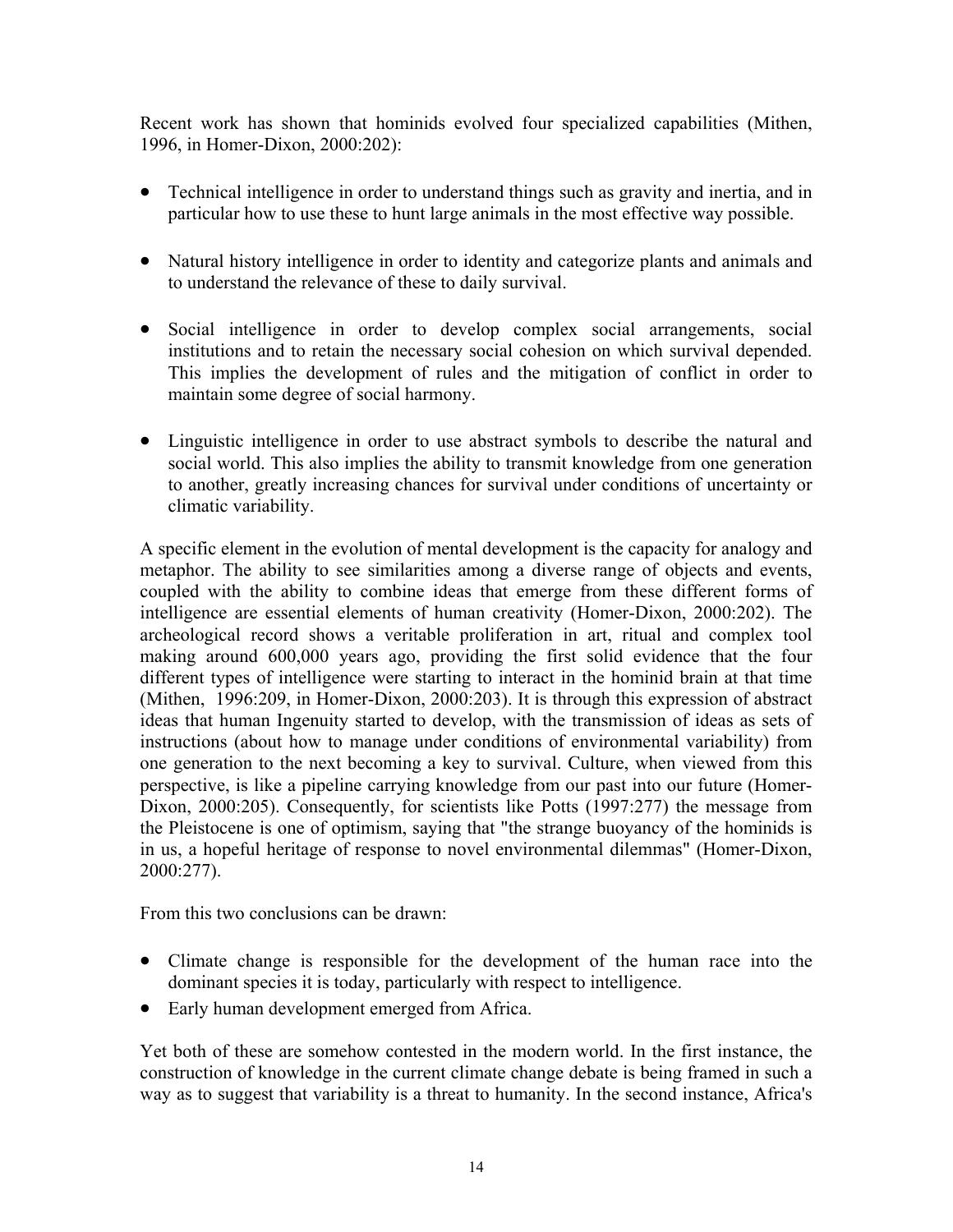contribution to the world is either downplayed, and in some historic cases, was actively countered (although this is starting to change). The best example of this can be found in the saga of the Piltdown Man<sup>6</sup>. Paleoanthropological work that was being conducted in the early part of the  $20<sup>th</sup>$  Century, suggested that large volume brain cavities emerged in Europe. Evidence for this was provided in the form of a skull and partial jaw of what became known as the Piltdown Man. As Harter (1997) notes, "he [Piltdown Man] was the expected 'missing link' ... [and] best of all, he was British!<sup>7</sup>" Raymond Dart was sent to South Africa from London in order to start working on the paleoanthropological history of Southern Africa. In 1924 Dart found a skull fragment of what became known as Taung Man (Australopithecus) in a location close to the home of the author. Dart submitted this as evidence of early hominid development in Africa to Sir Arthur Keith at the University College of London (UCL), but this evidence was shunned. Dart continued to work, but in relative isolation and facing some degree of ridicule from the mainstream paleoanthropological community, largely as the result of Keith's writing (Tobias, 1992). Dart retained his initial views on Taung Man, and after a number of years of isolated work, was supported by Robert Broom and William Gregory, both of whom were highly respected scientists. This team started to piece together their evidence in a meticulous fashion, ultimately resulting in a startling discovery. Piltdown Man was a fraud (Weiner, 1955; 1980) and nothing more than a construction of knowledge that was cleverly crafted to suit the cultural Darwinistic views which were dominant in England during that period of history. In terms of this view, intelligent hominids simply had to have emerged in Europe rather than in Africa, a view that was heavily influenced by Darwin's 1859 Classic, *Origin of Species*. Taken to its logical conclusion, if species evolved through a process of natural selection as Darwin had hypothesized, then clearly that selection would have favoured the 'high civilization' found in Europe, and in particular that embodied in the form of an Englishman. This is the foundation of much of the colonial experience in Africa, manifesting in various bureaucracies such as those responsible for land management and so-called 'native affairs'. It is also the genesis of natural suspicion about the motives of the former Colonial masters in particular, and the North in general.

#### **The Challenges of Climate Change**

Climate change should consequently not be seen as a threat to humanity, but rather as a major challenge, and the way that we construct our knowledge should reflect this. The challenges are many, and the highly complex web of interactions that have been caused by the successful colonization of virtually every ecosystem on this planet by humans, will tax our combined wisdom to the extreme. Yet the message is one of hope.

This paper has sought to present an alternative view on some of the issues relating to climate change. In particular, it has sought to highlight two key issues. Firstly, the way that we construct our knowledge contains within it implicit assumptions and power relations. Secondly, the way that we define a resource is important. So let us deal with the

<span id="page-14-0"></span> <sup>6</sup>  $6$  Refer to Miller (1915), Keith (1925), Woodward (1948), Oakley (1954), Weiner (1955; 1980), Haltead (1979), Hammond (1979), Blinderman (1986), Spencer (1990), Langdon (1991) and Tobias (1992). For additional background information refer to the Website [http://www.tiac.net/users/cri/piltdown.html](http://www.tiac.net/users/cri/poltdown.html)

<span id="page-14-1"></span> $7$  Refer also to Woodward (1948).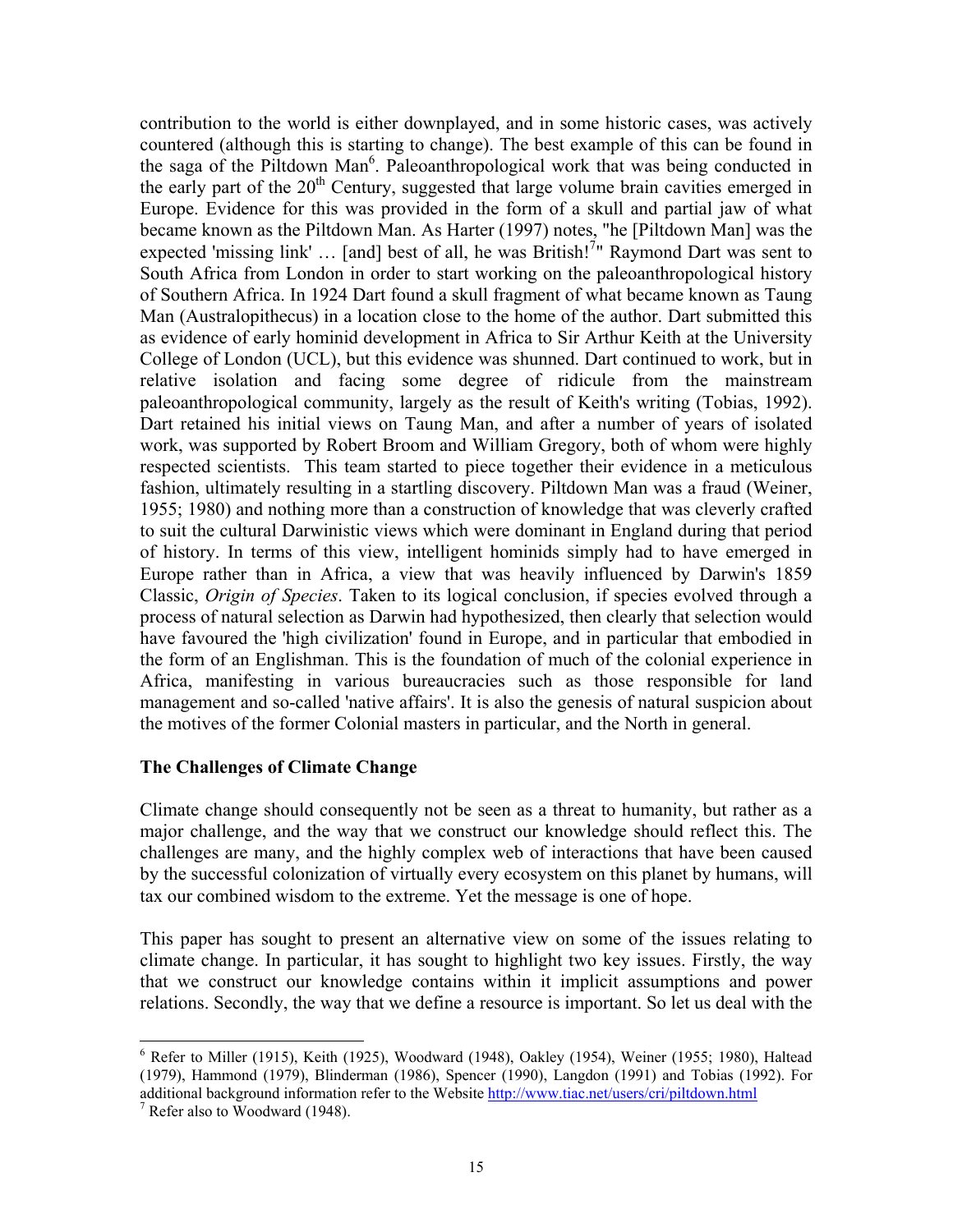latter first. This paper has shown that climatic variability is the norm rather than the exception, and that this variability has been central to the development of human Ingenuity, of which two distinct types exist. We will need massive Social Ingenuity in order to negotiate agreements between countries, across language and cultural divides, and more importantly, across the North/South rift. As things currently stand, the negotiations around the United Nations Framework Convention on Climate Change (UNFCCC) are being dominated by the developed North, with the developing South being somewhat isolated and marginalized in the process. In particular, large powers like the USA are reneging on past agreements (Financial Times, 2001:6). This will stall existing negotiations and will undermine the development of political will and institutional arrangements with which to effectively attack the problem. At present the majority of this Social Ingenuity is coming from the North, with growing suspicion in the South. But we will also need much more Technical Ingenuity than we currently have available, even in the highly developed North. The 'brain-drain' from the non-industrial South is also an important factor to consider, decreasing the capacity of developing countries to respond<sup>8</sup> to the new demands of a globalized and changing world. For example, Africa lost 60,000 middle and senior managers between 1985 and 1990, whereas in India 30% of the graduates from the Indian Institute of Technology emigrated between 1970 and 1990 (Homer-Dixon, 2000:260). The state of the art is also lacking, with scientists often being unable to reach agreements on key methodologies or issues. This again points back to Social Ingenuity. And where are the scientists from the South? Unfortunately they are conspicuous by their absence. Central to this argument - and this is a key objective of this paper - is to change our ideas about what we view as a resource. It is the contention of the author that  $2<sup>nd</sup>$  Order Resources are going to become the key element in the long-run. How do we understand these resources at present? In truth, we are in the dark about them. We do not even have adequate definitions of what they are and we have only the crudest of indicators at our disposal with which to develop models and theories. So clearly we are confronted with a major challenge in this regard. This is a challenge that needs to be responded to not only by the Social Sciences, but also by the Natural Sciences. We need to develop language registers capable of communicating across disciplines (and not only by the industrialized North), and we need to develop methodologies that are capable of accommodating the vagaries of different approaches. This is a huge challenge indeed, and one that falls squarely within the parameters of what we now understand to be Social Ingenuity.

Returning now to the first issue - the way we construct our knowledge - we can answer the questions posed at the start of this paper.

• Who currently holds power over influential narratives?

In the case of the climate change debate, the narratives are firmly embedded in the Natural Sciences at present. This means that natural scientists set the agenda and

<span id="page-15-0"></span><sup>&</sup>lt;sup>8</sup> Refer to Christie & Hanlon (2001:10) for an insight into the problems of predicting the impacts of El Niño and the resultant flooding in Mozambique. Turton (2000b) gives some background to the Mozambique flooding. These floods were a 1:100 year event and give us an indicator of how 2<sup>nd</sup> Order Resource poor developing countries are likely to cope in the face of climate change.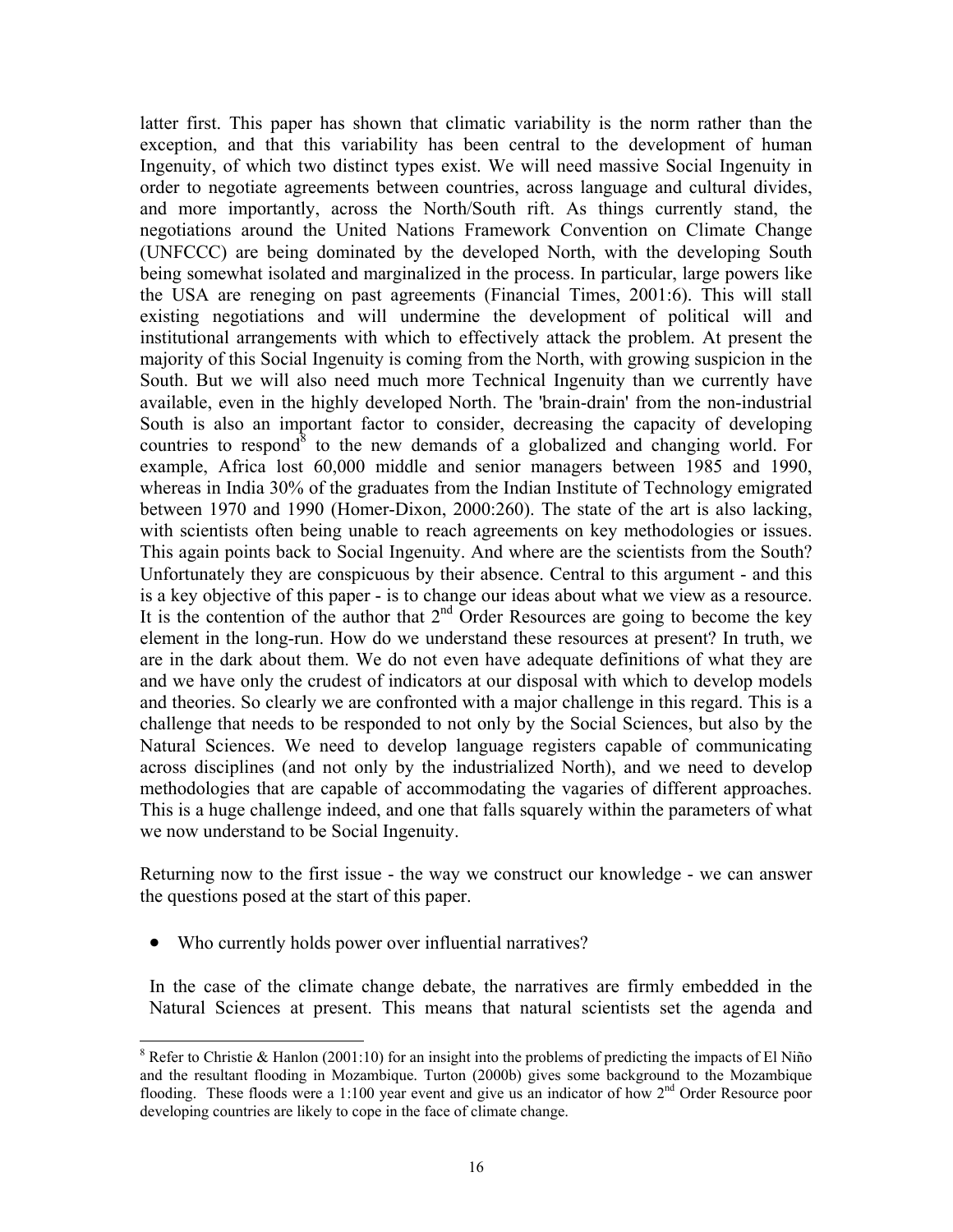maintain hegemony over the discourse by determining key epistemologies. The Social Sciences at present have only a limited impact on the climate change discourse.

• How is this power employed and for what political purposes?

The hegemonic control over the climate change debate has two key elements to it. Firstly, it is located mainly in the Natural Sciences. Secondly, these scientists are mostly based in developed countries of the North. As such there is a strong bias towards what may be described as Reflexive Modernity (to use Giddens<sup>1[9](#page-16-0)</sup> analogy) or Risk Society (to use Beck's<sup>10</sup> analogy). As such the playing field is far from level. This is evident in the UNFCCC deliberations, and in particular with respect to the Clean Development Mechanism (CDM). Scientists and negotiators in the North are convinced that these are fair and reasonable, whereas their counterparts in the developing world are convinced that they are not. Stated simplistically, the developed North is constructing knowledge around a perceived risk that has at its heart, the notion of becoming reflexive about development in the North. While this sounds highly logical to a scientist from the North, it means that the skewed global development pattern will be frozen, with North/South inequalities being perpetuated. Notions of fairness, perceptions of reality and ideals associated with equity are at the heart of this issue, yet it is impossible to define these in concrete terms because they are inherently value-laden. The Natural Sciences can be of little help in such a debate.

• What is the science that supports these defined narratives?

This is an interesting question to answer, and the answer provided will no doubt be hotly contested. From a Southern perspective, the Northern-based science is in fact shaky to say the least. Major uncertainties exist about a number of key issues. We cannot effectively model climates that result from a near infinite number of variables<sup>11</sup>. Chaos theory shows us that even with three variables at work, the range of possible outcomes is so large as to become nearly meaningless $12$ . We do not fully understand the functioning of key physical manifestations such as the thermohaline circulation in the North Atlantic and the El Niño/La Niña oscillations in the Pacific, and we understand the triggers and drivers of these even less than we understand the connection between

<span id="page-16-0"></span><sup>.&</sup>lt;br>9

<span id="page-16-2"></span><span id="page-16-1"></span>

<sup>&</sup>lt;sup>10</sup> See Beck (1992; 1995; 1996; 1999). <sup>11</sup> The author has recently completed a commercial consultancy in the water sector, using some of the best available scientists, data and software. After spending around \$2,500,000.00 on developing a computer based model of streamflow involving a large number of parameters, and feeding the best available data into that model, the results were so variable that the usefulness of such modeling techniques has to be questioned. If this is true at the national level of one country, involving only water resources, then how much more complex this task is when looking at global climate change involving many more variables, linkages and parameters? The linear extrapolation of uncertainties means that the results, while looking highly scientific in their methodology, are often only of dubious value.

<span id="page-16-3"></span> $12$  The meteorologist Edward Lorenz (1963) showed that a simple mathematical model of the atmosphere consisting only of three calculus equations produced chaotic behavior. Meteorologists now widely recognize that chaos in the atmosphere severely limits their ability to predict weather, with the theoretical limit now being around 18 days (Homer-Dixon, 2000:125).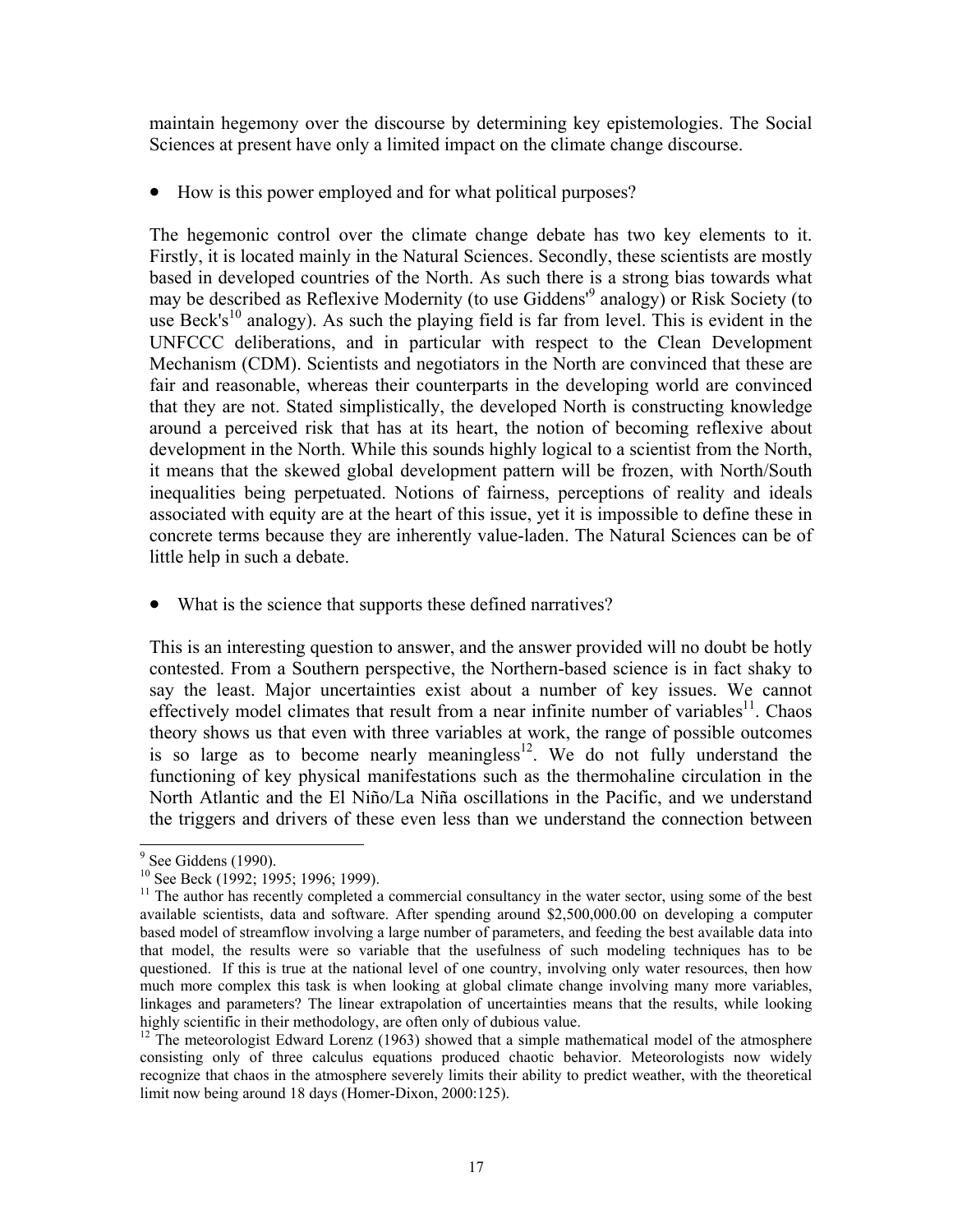these fundamental natural processes. Consequently it seems as if the science is not as solid as it should be, given the complexity of the problem it is trying to tackle. In other fields we see similar developments, where we cannot really predict things like the risks associated with Mad Cow Disease, the spread of Foot and Mouth Disease and the possible environmental implications of genetically modified organisms which current technology allows us to produce with relative ease. Science it seems, based as it is on reductionist logic, may not be up to the task at hand, and efforts at generating a more integrative approach are being hampered by our apparent inability to mobilize sufficient Social Ingenuity with which to gain consensus on key epistemologies. So again, we return to the importance of  $2<sup>nd</sup>$  Order Resources, which we also know are severely limited in the developing South.

• What are the ideas of morality infusing these narratives and their supporting science?

Here again the answer is likely to be a contested one, in all probability reflecting the North/South dichotomy noted above. Inherent in the way that we have constructed our knowledge about climate change, and in particular in the way that we have constructed our understanding of the risks inherent to that change, is a strong North-based morality (if such a generalized thing can be said to exist). We have moved our perceptions of risk away from the rapidly expanding frontier mentality of conquering new natural resource bases as new technologies become available, or in response to depleting resource bases elsewhere, to a more global perception. This has been triggered, at least in part, by recent satellite images of the Earth, seen as a rather fragile ecosystem that supports the only known life forms in the entire Universe, floating as it were, in the infinite vastness of hostile space. This in turn has caused a change in morality and perspective. When critically examined, the industrialized North is emitting the majority of greenhouse gasses, and it is they who are saying that we are on an unsustainable path. So having voraciously consumed the worlds resources as a development strategy, they are now saying that development as we know it is unsustainable and must consequently be stopped, or at least slowed down. The developing South has been sensitized to the consumer society values of the developed North, and now aspires to those levels of 'development'. Unfortunately we do not have the technologies that the industrialized North have, so people in the South are saying that they cannot be denied the right to develop, and unfortunately the only model of development that seems to have endured, is that based on industrialization and consumerism. Consequently the very concept<sup>13</sup> of 'sustainable development' is value laden and represents a construction of knowledge that contains within it, powerful normative values and political bias.

# **Conclusion**

 $\overline{a}$ 

This paper has sought to show that the way in which we construct our knowledge contains a number of hidden assumptions. An example of such knowledge constructs was given in the form of Piltdown Man, where it was shown that this knowledge was based on strong assumptions of cultural Darwinism. The existing discourse on global

<span id="page-17-0"></span> $13$  Refer to Turton (2000c) for a discussion on sustainable development in the context of water.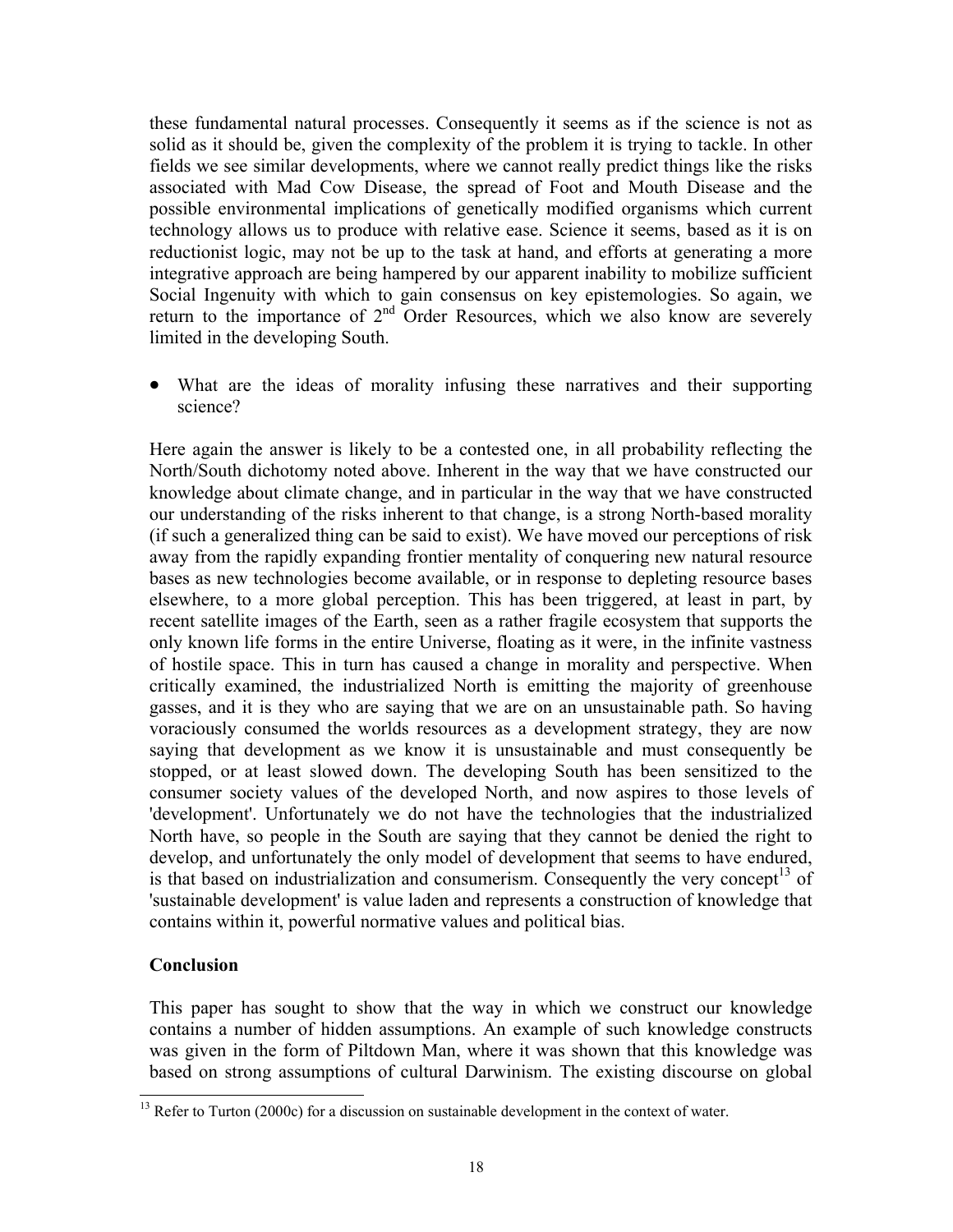climate change has also been used as an example, and it has been shown that the current construction of knowledge favors a perception of risk that seeks to protect human beings from climatic fluctuations as we have become divorced from the ecosystems in which we live. This is proof of the enduring nature of the Descartean philosophy of science that drives us to become "masters and controllers of Nature". This is a manifestation of the 'man at the risk of nature' construct noted earlier in this paper. Evidence has been presented which suggests that human Ingenuity has been stimulated directly as a result of climatic variation. An optimistic tone has been adopted, suggesting that encoded within human beings at the most basic of genetic levels, is the ability to adapt. The existing knowledge has been deconstructed and an alternative knowledge has been proposed. Even here it has been shown that human bias, in this case cultural Darwinism, has been found in our recent historic past. Finally, it has been suggested that the current discourse on climate change, as manifest in the UNFCCC deliberations and the CDM as an instrument of carbon trading, reflects an unfair playing field, at least as perceived by negotiators from the developing world. In conclusion therefore, the notion of human Ingenuity has been used as a central theme. Just as past climate change has stimulated human Ingenuity, the current debate on global climate change can have a similar effect too. Yet in order to tackle the problem effectively, we will need to mobilize massive amounts of Social Ingenuity - what has been called a 2<sup>nd</sup> Order Resource - illustrating the need to redefine what we mean by the concept of a 'resource'. Emerging evidence suggests that the defining resource in the field of natural resource management, particularly in the developing South, is the mobilization of sufficient  $2<sup>nd</sup>$  Order Resources - Homer-Dixon's (2000) Social and Technical Ingenuity or Ohlsson's (1999) Social Adaptive Capacity - and it is hoped that this will become more widely acknowledged in the global climate change debate in the near future.

#### **Acknowledgements**

The author wishes to thank ISODARCO for extending an invitation to him to participate in the 2001 Summer School, and to use this opportunity to interact with mainstream scientists and post-graduate students from the industrialized North. This represents a valuable exchange of ideas, knowledge and wisdom. In addition to this, Prof. Marie Muller, Chairperson of Pugwash South Africa and Director of the Centre for International Political Studies (CIPS) at Pretoria University, is also thanked for her support in this endeavor.

#### **Bibliography**

- **Anscombe, E. & Geach, P.** (Eds.) 1954. *Descartes: Philosophical Writings*. Edinburgh: Nelson & Sons.
- **Bacon, F.** 1620. The Novum Organon. In **Kitchen, G.W.** (Ed.) 1855. *The Novum Organon*. Oxford: Oxford University Press.
- **Bar-Yam, Y.** 1992. *Dynamics of Complex Systems*. Reading, Mass.: Addison-Wesley.
- **Beck, U**. 1992. From Industrial to Risk Society. In *Theory, Culture and Society*. Vol. 9; 97-123.
- **Beck, U**. 1995. *Ecological Politics in an Age of Risk.* Cambridge: Polity Press.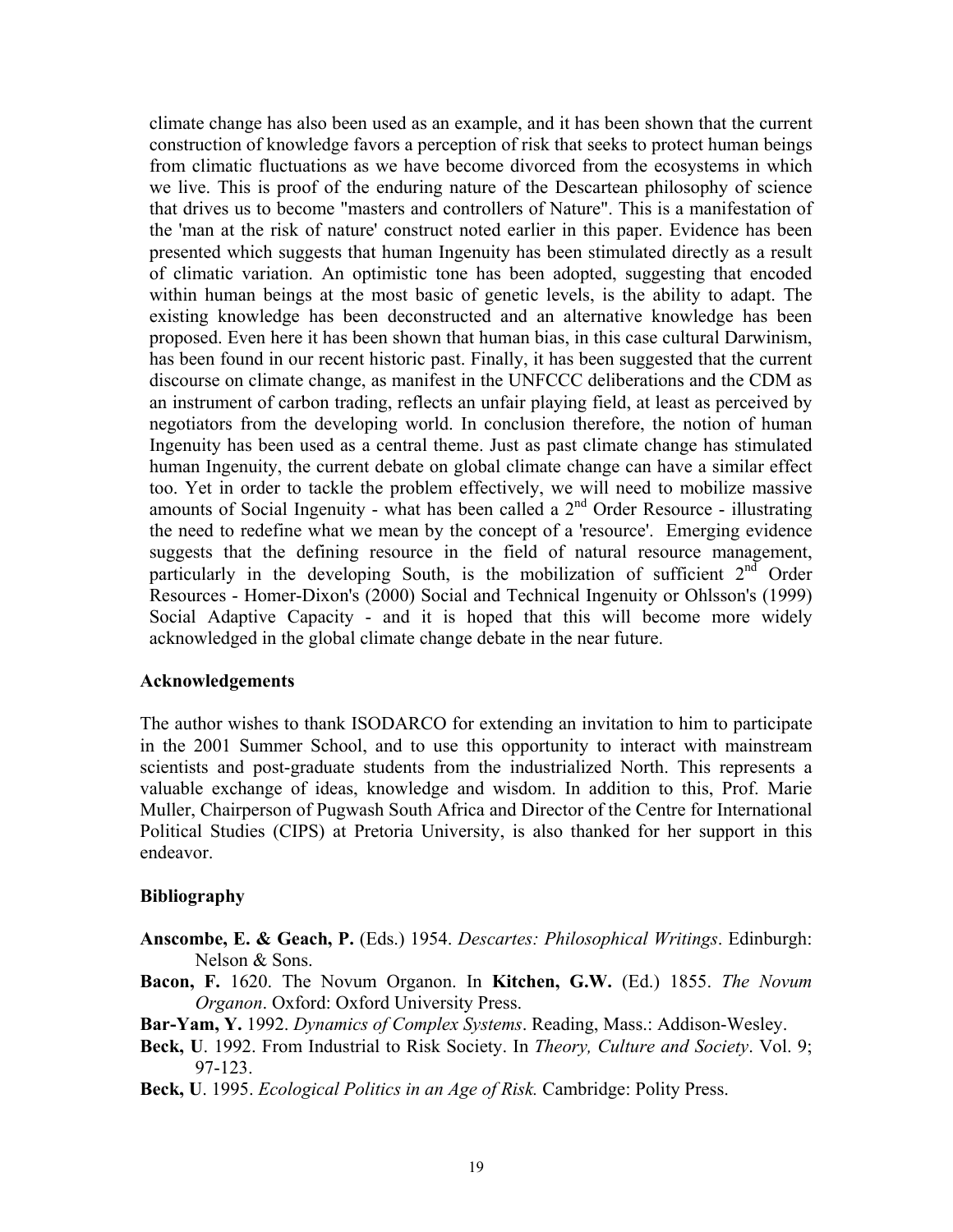- **Beck, U**. 1996. The Sociology of Risk. In **Goldblatt, D.** *Social Theory and Environment.* Cambridge: Polity Press.
- **Beck, U**. 1999. What is a 'risk society'? In *Prometheus*, Vol.1, No.1; 75-79.
- **Blinderman, C**. 1986. The Piltdown Inquest. In *Prometheus*.
- **Bradnock, R.W. & Saunders, P.** 2000. Sea Level Rise, Subsistence and Submergence. In **Stott, P. & Sullivan, S.** 2000. *Political Ecology: Science, Myth and Power*. London: Edward Arnold.
- **Calvin, W.** 1996. *How Brains Think: Evolving Intelligence, Then and Now*. New York: Basic Books.
- **Christie, F. & Hanlon, J.** 2001. *Mozambique and the Great Flood of 2000.* Oxford: James Currey.
- **Dankelman, I. & Davidson, J.** 1988. *Women and Environment in the Third World: Alliance for the Future*. London: Earthscan.
- **Descartes, R.** 1637. Discourse on Methods. In **Anscombe, E. & Geach, P.** (Eds.) 1954. *Descartes: Philosophical Writings*. Edinburgh: Nelson & Sons.
- **Financial Times.** 2001. Environmentalists Feel Cheated by Bush's Campaign Reversals. March 24, page 6.
- **Giddens, A.** 1984. *The Constitution of Society: Outline of the Theory of Structuration*. Cambridge: Polity Press.
- **Giddens, A.** 1990. *The Consequences of Modernity*. Cambridge: Polity Press.
- **Glenn, J. & Gordon, T**. (Eds.) 1997. *State of the Future: Implication for Actions Today*. Washington, D.C.: American Council for the United Nations University.
- **Gould, J. & Gould, C.G.** 1994. *The Animal Mind*. New York: Scientific American Library.
- **Haltead, L.** 1979. The Piltdown Hoax: Qui Bono? In *Nature*, Vol. 277, No.596.
- **Hammond, M.** 1979. A Framework of Plausibility for an Anthropological Forgery: The Piltdown Case. In *Anthropology*, Vol. 3, No. 1&2, May-December, 1979.
- **Harter, R.** 1997. Piltdown Man: The Bogus Bones Caper. Available from Website <http://www.tiac.net/users/cri/piltdown.html>
- **Holling, C.S.** 1973. Resilience and Stability of Ecological Systems. In *Annual Review of Ecology and Systematics*, No. 4; 1-23.
- **Holling, C.S.** 1994a. New Science and New Investments for a Sustainable Biosphere. In **Jansson, A., Hammer, M., Folke, C. & Costanza, R.** (Eds.) *Investing in Natural Capital: The Ecological Economics Approach to Sustainability.* Washington, D.C.: Island Press.
- **Holling, C.S.** 1994b. An Ecologist View of the Malthusian Conflict. In **Lindahl-Kiessling, K. & Landberg, H.** (Eds.) *Population, Economic Development and the Environment*. Oxford: Oxford University Press.
- **Homer-Dixon, T.F.** 1995. The Ingenuity Gap: Can Poor Countries Adapt to Resource Scarcity? In *Population and Development Review*, Vol. 21, No. 3; 587-612.
- **Homer-Dixon, T.F**. 1996. Environmental Scarcity, Mass Violence and the Limits to Ingenuity, in *Current History*. No. 95; 359-365.
- **Homer-Dixon, T.F.** 1999. *Environment, Scarcity and Violence*. Princeton: Princeton University Press.
- **Homer-Dixon, T.F.** 2000. *The Ingenuity Gap*. London: Jonathan Cape.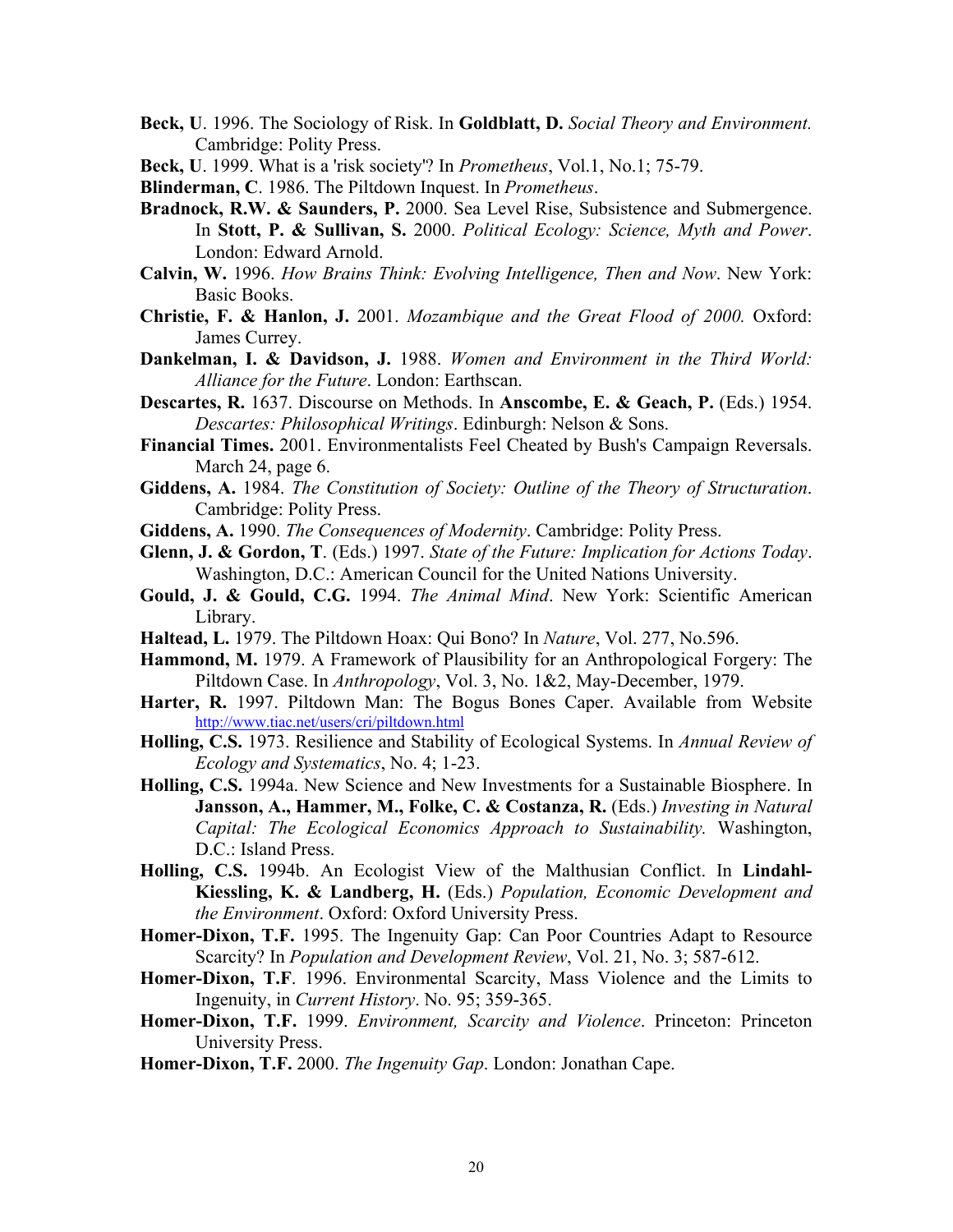- **Jewitt, S. & Kumar, S.** 2000. A Political Ecology of Forest Management: Gender and Silvicultural Knowledge in the Jharkhand, India. In **Stott, P. & Sullivan, S.** 2000. *Political Ecology: Science, Myth and Power*. London: Edward Arnold.
- Keith, A. 1925. The Antiquity of Man. 2<sup>nd</sup> Edition. London: Williams & Northgate. (2 Vols.)
- **Kitchen, G.W.** (Ed.) 1855. *The Novum Organon*. Oxford: Oxford University Press.
- **Langdon, J.** 1991. Misinterpreting Piltdown. In *Current Anthropology*, Vol. 32; 627- 631.
- **Leach, M., Joekes, S. & Green, C.** 1995. Gender Relations and Environmental Change. In *IDS Bulletin*, Vol. 26, No.1; 1-8.
- **Lorenz, E.** 1963. Deterministic Nonperiodic Flow. In *Journal of the Atmospheric Sciences*, Vol. 20; 130-41.
- **Miller, G.S.** 1915. The Jaw of Piltdown Man. In *Smithsonian Miscellaneous Collection*, Vol. 65; 1-31.
- **Mithen, S.** 1996. *The Prehistory of the Mind: A Search for the Origins of Art, Religion and Science*. London: Thames & Hudson.
- **Oakley, K.P.** 1954. Solving the Piltdown Problem. In *Archeological Newsletter*, Vol. 5; 163-169.
- **Ohlsson, L.** 1998. *Water and Social Resource Scarcity An Issue Paper Commissioned by FAO/AGLW*. Presented as a discussion paper for the  $2<sup>nd</sup>$  FAO E-mail Conference on Managing Water Scarcity. WATSCAR 2.
- **Ohlsson, L.** 1999. *Environment, Scarcity and Conflict: A Study of Malthusian Concerns*. Department of Peace and Development Research. University of Göteborg. ISBN 91-87380-43-9
- **Ohlsson, L. & Turton, A.R.** 1999. The Turning of a Screw. Paper presented in the Plenary Session of the 9<sup>th</sup> Stockholm Water Symposium "Urban Stability through Integrated Water-Related Management", hosted on 9-12 August by the Stockholm Water Institute (SIWI) in Stockholm, Sweden. Also available as *MEWREW Occasional Paper No. 19* from Website

<http://www.soas.ac.uk/Geography/WaterIssues/OccasionalPapers/home.html>

- **Ohlsson, L. & Lundqvist, J.** 2000. The Turning of a Screw Social Adaptation to Water Scarcity, Part 3 in **Falkenmark, M.** *et al., New Dimensions in Water Security - A Study Prepared for FAO*/AGLW, Rome.
- **Potts, R.** 1997. *Humanity's Descent: The Consequences of Ecological Uncertainty.* New York: Avon.
- **Randall, J.H.** 1940. *The Making of the Modern Mind: A Survey of the Intellectual Background of the Present Age*. Houghton Mifflin.
- **Reisner, M.** 1993. *Cadillac Desert: The American West and its Disappearing Water*. Revised Edition. New York: Penguin.
- **Saunders, P.L.** 2000. Environmental Refugees: The Origins of a Construct. In **Stott, P. & Sullivan, S.** 2000. *Political Ecology: Science, Myth and Power*. London: Edward Arnold.
- **Shiva, V.** 1988. *Staying Alive: Women, Ecology and Survival in India*. New Delhi: Kali for Women.
- **Spencer, F.** 1990. *Piltdown: A Scientific Forgery*. New York: Oxford University Press.